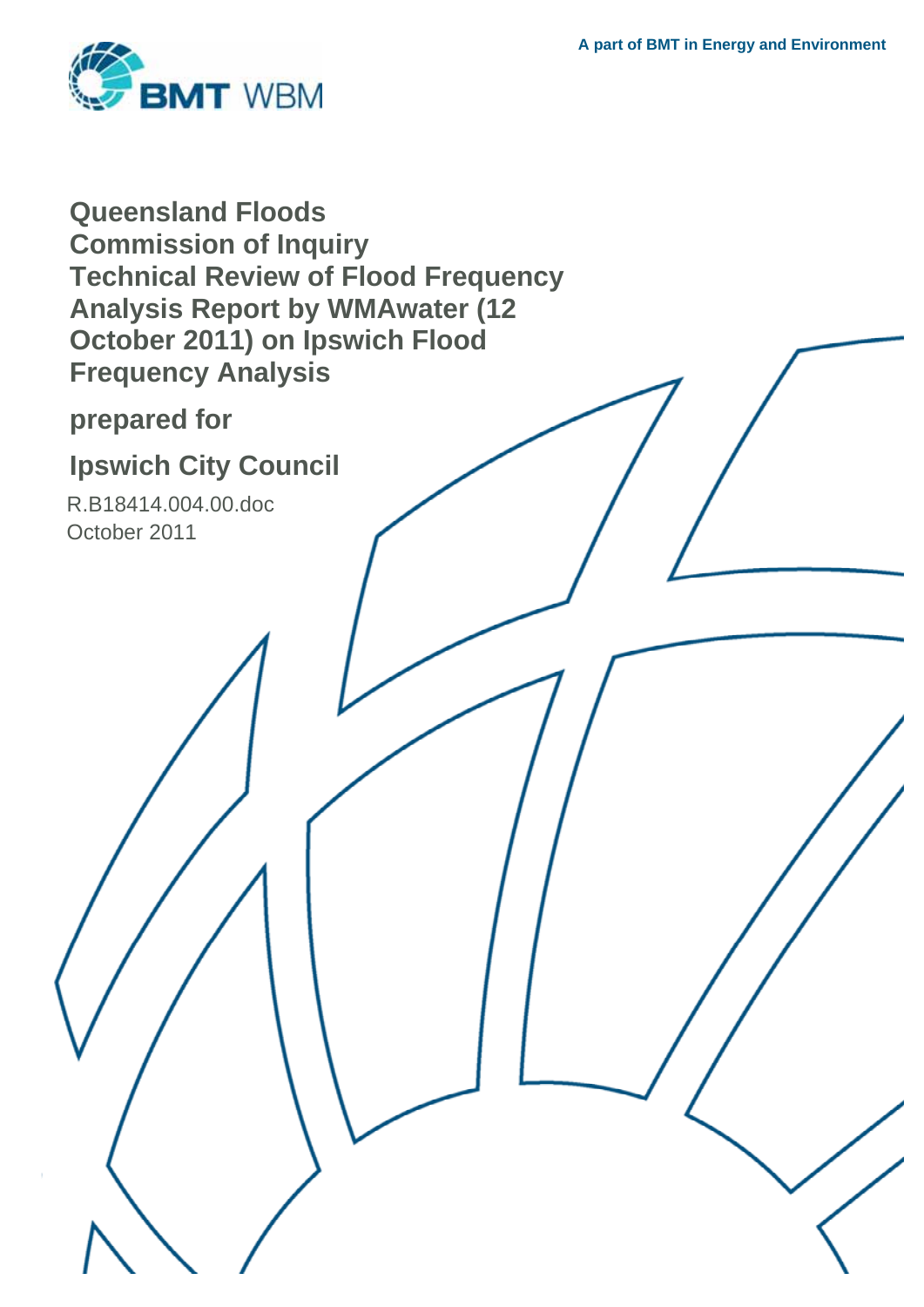**Queensland Floods Commission of Inquiry Technical Review of Flood Frequency Analysis Report by WMAwater (12 October 2011) on Ipswich Flood Frequency Analysis** 

**prepared for** 

**Ipswich City Council** 

**October 2011**

## *Offices*

*Brisbane Denver Mackay Melbourne Newcastle Perth Sydney Vancouver* 

Prepared For: Ipswich City Council

Prepared By: BMT WBM Pty Ltd (Member of the BMT group of companies)

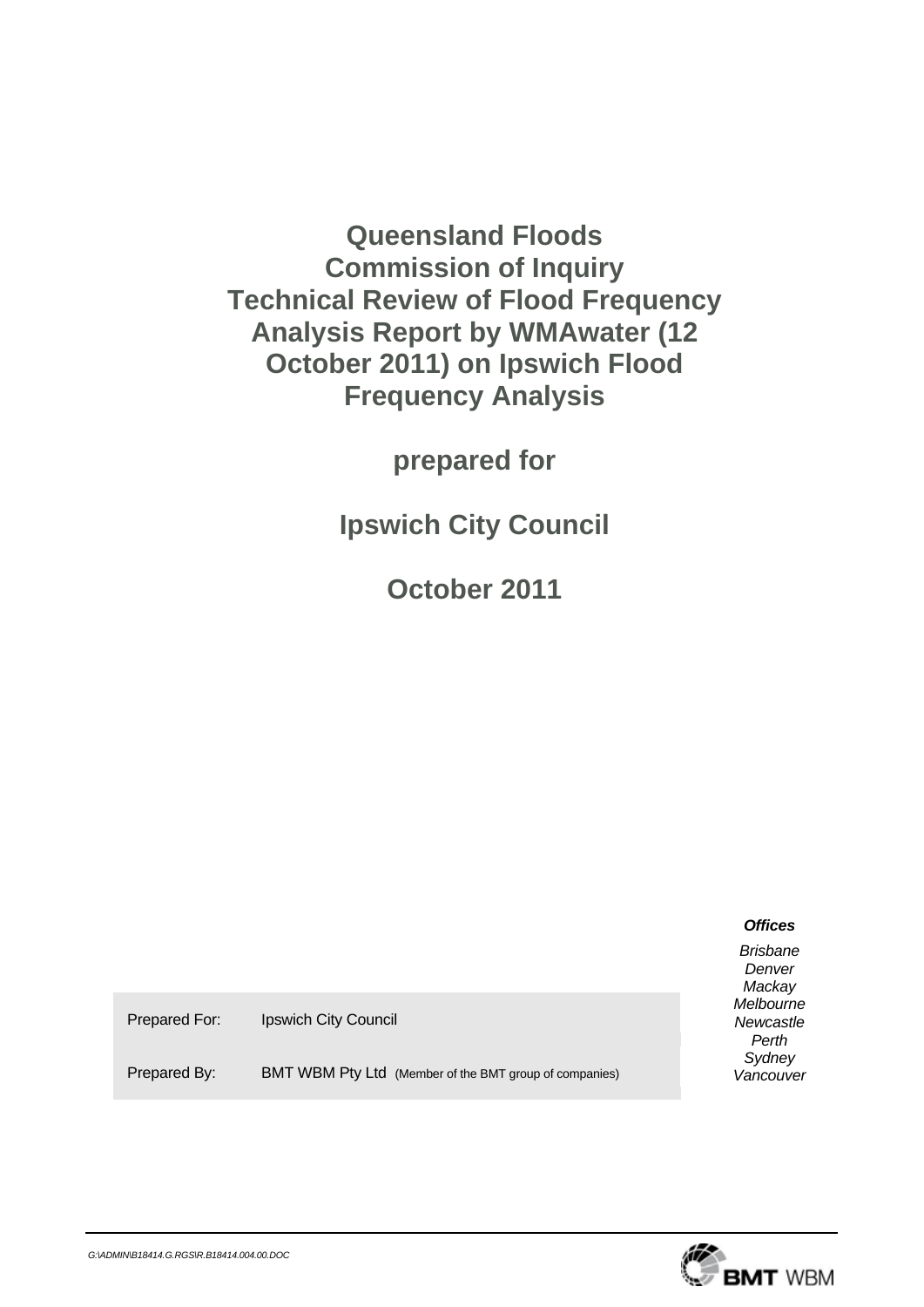# **CONTENTS**

|                | <b>Contents</b>               |                                                                                                     | i       |  |  |
|----------------|-------------------------------|-----------------------------------------------------------------------------------------------------|---------|--|--|
|                | <b>List of Tables</b>         |                                                                                                     |         |  |  |
| $\mathbf 1$    |                               | <b>PURPOSE AND SCOPE OF THE REPORT</b>                                                              | $1 - 1$ |  |  |
| 2 <sup>1</sup> | <b>GENERAL COMMENTS</b>       |                                                                                                     | $2 - 1$ |  |  |
| 3              |                               | <b>REVIEW OF FLOOD FREQUENCY ANALYSIS AT SAVAGE'S CROSSING</b>                                      | $3 - 1$ |  |  |
| 4              | <b>RIVER FLOWS</b>            | <b>REVIEW OF CORRELATION OF WARRILL CREEK FLOWS TO BREMER</b>                                       | $4 - 1$ |  |  |
| 5              |                               | <b>IMPACT OF THE USE OF THE MIKE11 MODEL</b>                                                        | $5-1$   |  |  |
| 6              | $6-1$<br><b>CONCLUSIONS</b>   |                                                                                                     |         |  |  |
| $\overline{7}$ | $7 - 1$<br><b>LIMITATIONS</b> |                                                                                                     |         |  |  |
| 8              | <b>REFERENCES</b>             |                                                                                                     |         |  |  |
|                |                               | <b>APPENDIX A: CURRICULUM VITAE OF NEIL IAN COLLINS</b>                                             | $A-1$   |  |  |
|                |                               | <b>APPENDIX B: ANALYSIS OF FLOW RECORDS FOR BREMER CATCHMENTS</b><br><b>INCLUDING WARRILL CREEK</b> | B-1     |  |  |
|                |                               | <b>APPENDIX C: URBS MODEL RATING CURVES FOR IPSWICH CBD</b>                                         | $C-1$   |  |  |
|                |                               |                                                                                                     |         |  |  |

# **LIST OF TABLES**

| Table 4-1 - Contributing Catchment Areas                             | 4-1 |
|----------------------------------------------------------------------|-----|
| Table 4-2 - Peak Flows Upstream of Ipswich for Historic Flood Events | 4-2 |

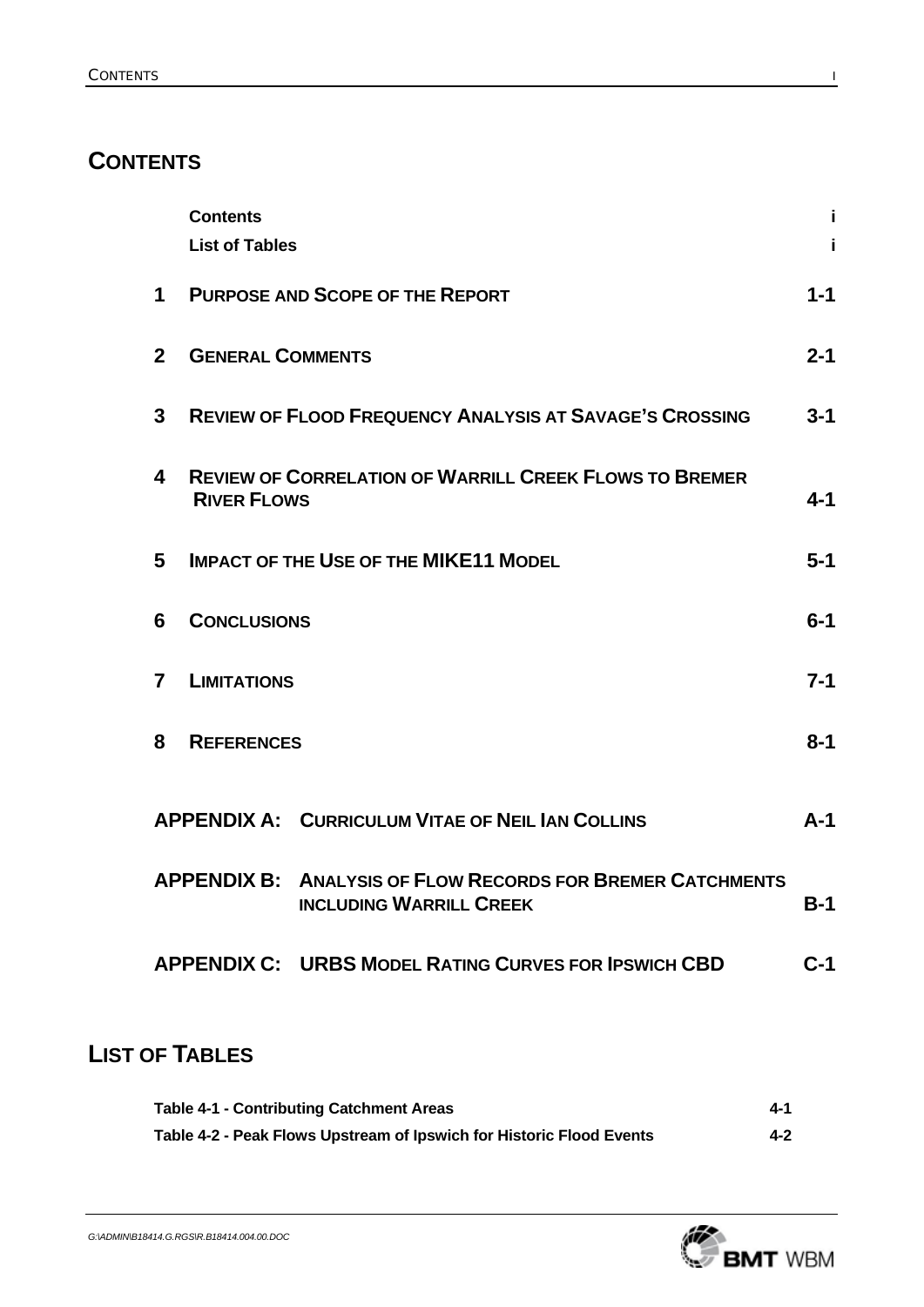# **1 PURPOSE AND SCOPE OF THE REPORT**

This Report has been prepared by Neil Collins. Neil's CV is included in Appendix A.

This Report documents a desktop review of a report prepared by Mark Babister of WMAwater dated 12 October 2011 (received 13 October 2011) for the Queensland Floods Commission of Inquiry, entitled 'Supplementary Report – Ipswich Flood Frequency Analysis – Final Report' (**Ipswich Frequency Report**).

In accordance with the timetable stipulated by the Queensland Floods Commission of Inquiry (**the Commission**) review reports of the Ipswich Frequency Report were required to be completed by 4 p.m. 20 October 2011, less than five full business days after receipt of the Ipswich Frequency Report. There has been insufficient time for a thorough review of the Report, to re-run models used or to construct independent models. We have therefore concentrated on three elements of the analysis that are critical to the conclusions drawn, being:

- The Savage's Crossing flood frequency analysis from which the ARI 100 year Brisbane River flow is derived.
- The 'conversion' of Warrill Creek / Brisbane River flow correlations to Bremer River / Brisbane River correlations.
- The derived flood levels at David Trumpy Bridge in Ipswich (Ipswich CBD) based on MIKE11 flood modelling.

The key conclusion drawn by WMAwater (at 78) is that the estimated 1% AEP flood level at Ipswich (David Trumpy Bridge/CBD) is RL20.6m. This conclusion is adopted despite the large uncertainty in predictions which are acknowledged in the Report (including at Section 4.5). We do not agree with either the inferred accuracy or the magnitude of this assessment, and this report details inaccuracies and uncertainties associated with the above three elements of analysis in this report which we consider make the key conclusion and other conclusions arrived at by WMWwater unreliable.

In summary, the analysis conducted by WMAwater:

- (a) is likely to have introduced an overly conservative 'high bias' (Weinmann, October 2011) into the flood frequency analysis that would have led to an overestimation of flow for the 1% AEP event;
- (b) is heavily reliant on a direct catchment area proportioning conversion of Warrill Creek / Brisbane River flow relationship to a Bremer River / Brisbane River, with the assumption that proportional flows would have occurred in the Bremer River to those that occurred in Warrill Creek. This was not the case in either the January 2011 floods or the 1974 floods;
- (c) relies heavily on the use of the existing MIKE11 flood model to predict flood levels at Ipswich CBD when this model is known to be inaccurate as acknowledged in WMAwater's July 2011 report on 'Review of Hydraulic Modelling';

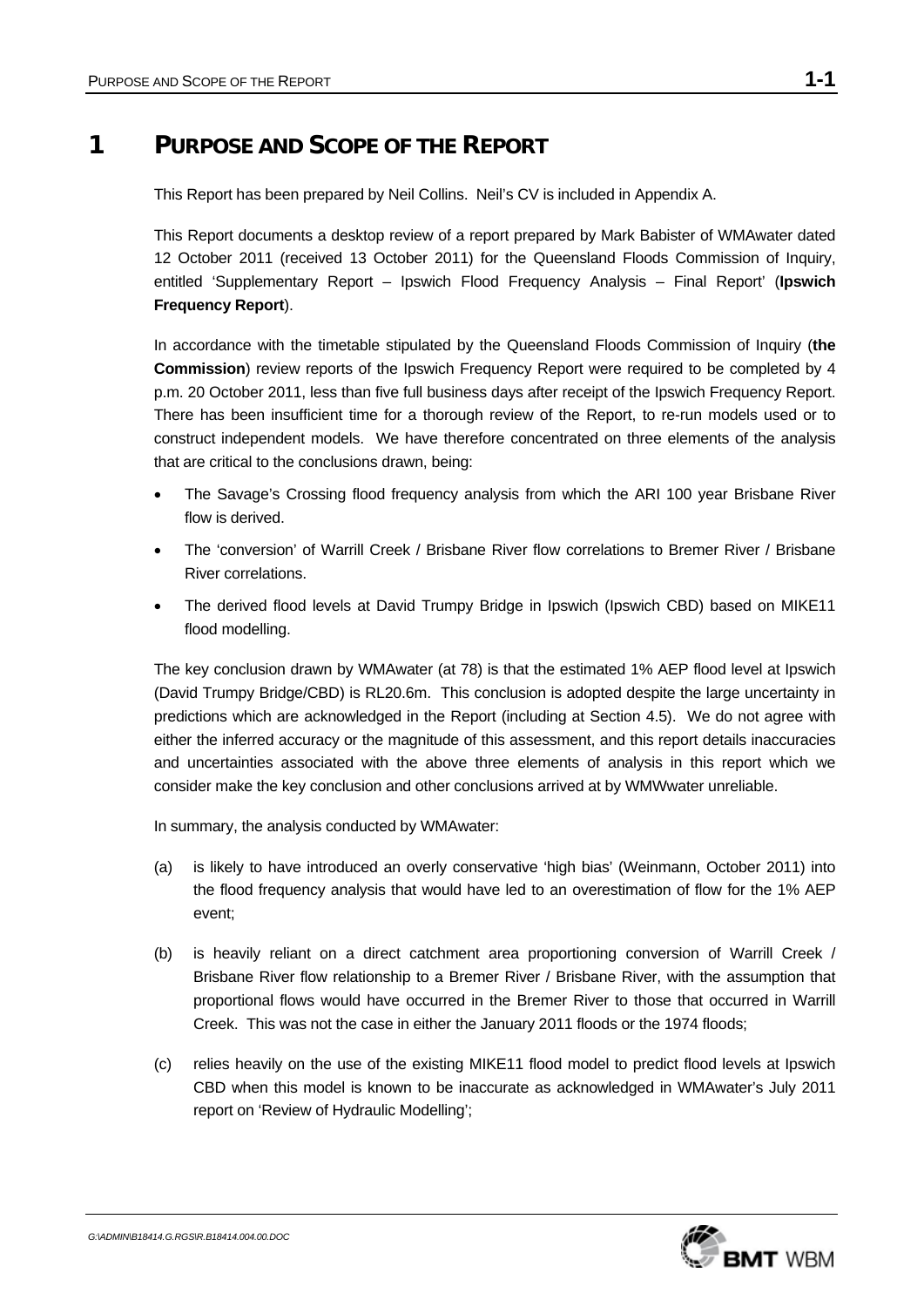- (d) does not use both the statistical flood frequency analysis and simulation modelling of design flood events as previously used and recommended by independent expert panel reviews  $^{1}$ ; and
- (e) most importantly, the analysis has been prepared in isolation of the Wivenhoe and Somerset Dams Optimisation (WS DOS) study that is underway, and these works need to be completed before definitive conclusions of event frequency and the ARI 100 year flood line are reached.

The WS DOS study will carry out flood frequency analysis for several gauges, will update hydrologic and hydraulic models and will use these models to conduct simulation modelling of design flood events as a cross-check on the frequency analyses. In order to update the hydrologic and hydraulic models, new bathymetric survey is required of the Brisbane and Bremer river systems, as significant scour and siltation occurred during the January 2011 flood event. The Ipswich Frequency Report by WMAwater has relied on the existing MIKE11 hydraulic model to translate flood levels for the ARI 100 year event despite significant discrepancies between actual and predicted flood levels for the January 2011 event having already been identified (WMA Water's July 2011 'Review of Hydraulic Modelling' Report).

<sup>&</sup>lt;sup>1</sup> Independent Review Panel 'Review of Brisbane River Flood Study, to Brisbane City Council' September 2003, and 'Joint Flood Taskforce Report', to Brisbane City Council, March 2011



l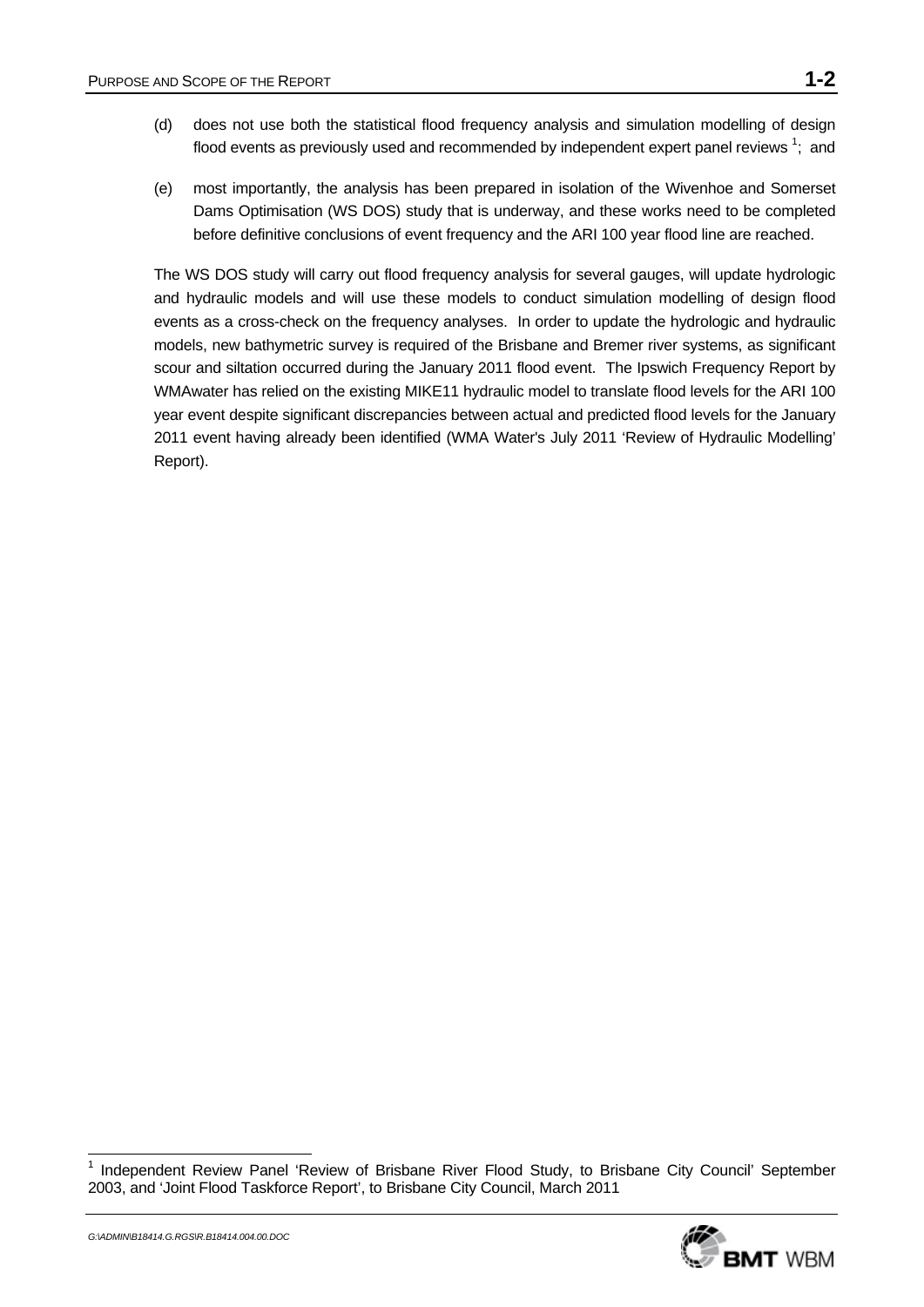# **2 GENERAL COMMENTS**

The joint probability flood frequency analysis approach to Bremer and Brisbane River flooding is supported, though there are a variety of ways this can be carried out, including Monte Carlo simulation modelling as recommended in the 2003 Independent Review Panel Report to Brisbane City Council. That Report also recommended the use of both flood frequency analysis and simulation modelling.

WMAwater acknowledge the need for substantial revision to both hydrologic and hydraulic models (paragraph 72), which is needed to provide a critical cross-check of the flood frequency analysis.

WMAwater's recommendations regarding risk management (paragraph 22) and the need for consideration of evacuation routes and procedures on all events up to the Probable Maximum Flood (PMF) are fully endorsed.

Flooding in Ipswich City can be significantly influenced by Brisbane River flooding and this is acknowledged in paragraph 74. WMAwater have relied upon the conclusions reached in its Brisbane Frequency Report when conducting the joint probability analysis for the Bremer River. Hence, our report of 14 October 2011 in relation to Brisbane Frequency Report is relevant to the WMAwater's Ipswich Frequency Report. In our report of 14 October 2011 we conclude that it is premature for WMAwater to reach the conclusion that the 1% AEP flood flow of 9,500  $m^3$ 's for the Brisbane River at the Port Office gauge be adopted. In our view that conclusion is unreliable for the reasons explained in our report of 14 October 2011The Ipswich flood frequency analysis derives a flow at Savage's Crossing consistent with the WMAwater Port Office flow and uses this to determine the flood level in Ipswich City. Given the influence of Brisbane River flooding on Ipswich City, any inaccuracy in the Brisbane River flow directly affects the reliability of flood level predictions in Ipswich.

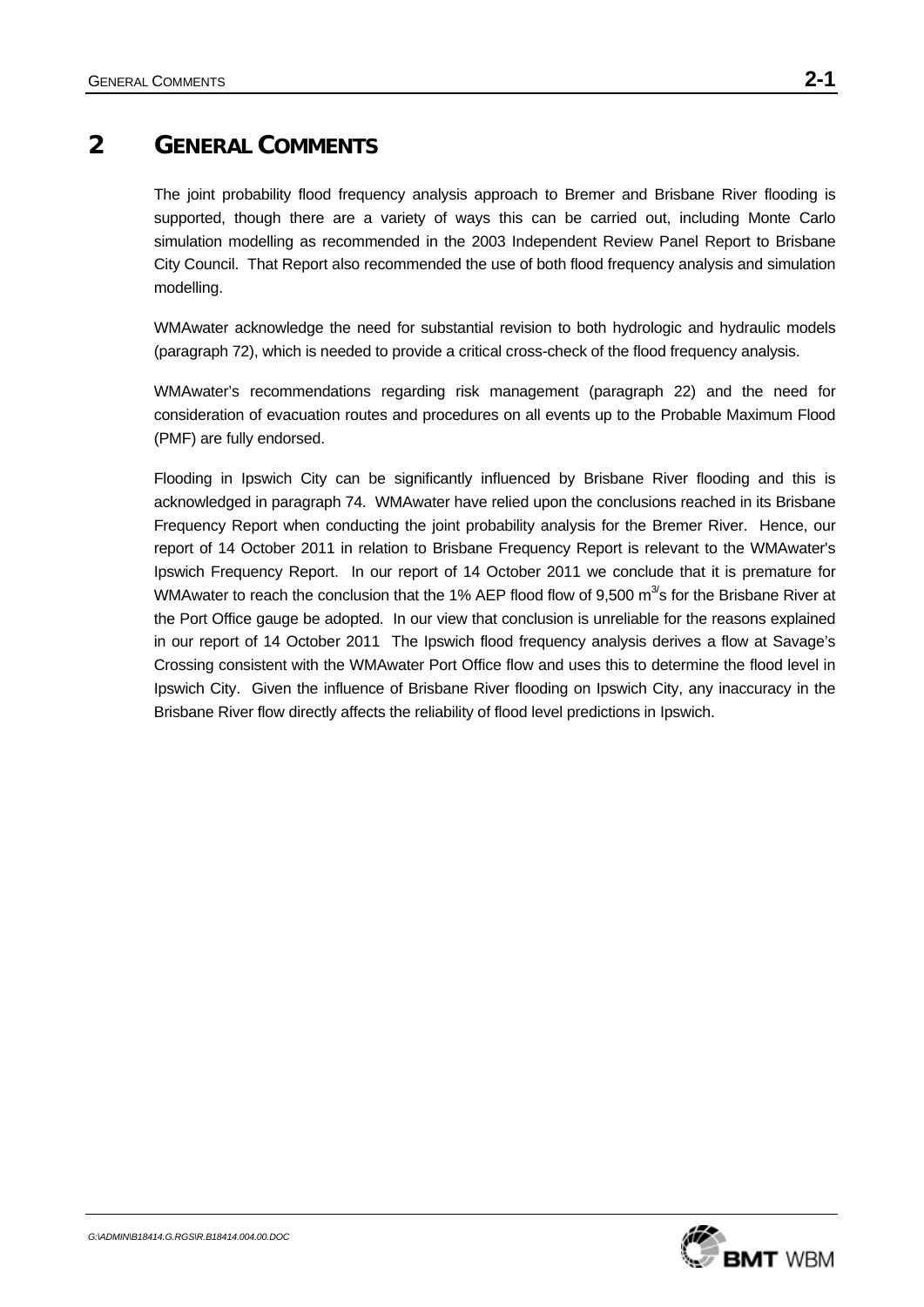# **3 REVIEW OF FLOOD FREQUENCY ANALYSIS AT SAVAGE'S CROSSING**

The Ipswich Frequency Report relies heavily on the methodology used in the WMAwater September 2011 Brisbane Frequency Report for the Brisbane River, which has been subject to expert review by a number of experts. Having reviewed those reports, we support the key findings as follows:

### **Erwin Weinmann (October 2011)**

- *4 The simplifying assumption used in WMA (2011) that the estimated attenuation effect for the January 2011 flood event is representative of typical conditions is considered to have introduced significant (high) bias into the estimated post-dam 1% AEP peak flow and corresponding flood level profile. Without confirmation from further analysis, the WMA (2011) peak flow estimate of* 9500m<sup>3</sup>/s can therefore not be considered to represent a 'best estimate' of the 1% AEP peak flow *for the lower Brisbane River under post-dam conditions.*
- *5 For a more defensible estimate of the 1% AEP post-dam flood characteristics in the lower Brisbane River, it will be necessary to use the combined results of a range of estimation methods*  based on all the relevant sources of flood data. The methods applied should include rainfall *based design flood simulation for the pre and post-dam conditions.*
- *6 Given the high degree of variability in Brisbane River flood characteristics that can result from widely varying storm rainfall characteristics and initial catchment/storage conditions, it would be desirable to examine to what extent the estimation uncertainty could be reduced by the adoption of a joint probability modelling framework (Monte Carlo simulation), as had been suggested in previous studies and reviews.*
- *7 The large degree of uncertainty in the estimated 1% AEP peak flows for the post-dam conditions can be expected to be carried through into the determination of the flood level profile for this*  design flood event. Given the volume-sensitive nature of the lower Brisbane River system, it *would be more appropriate to apply a hydrologic flood estimation method that produces complete flood hydrographs rather than just peak flows as inputs to the hydraulic flood level estimation model.*

### **Rory Nathan, Sinclair Knight Merz (28 September 2011)**

- *55 On the basis of the material presented by WMA Water, it is this author's opinion that:* 
	- *The broad approach used to undertake the frequency analysis using historical flood maxima is appropriate;*
	- **There is reasonably strong justification for the Q100 estimate of 13000m<sup>3</sup>/s under "no***dam" conditions as this analysis makes use of flood behaviour observed over a 170 year period;*
	- *The method used to convert the estimation of "no-dam" Q100 to current conditions is overly simplistic and involves a somewhat circular argument that relies heavily on information contained in a single event;*
	- *The estimate of Q100 for current conditions is accordingly not supported; and*

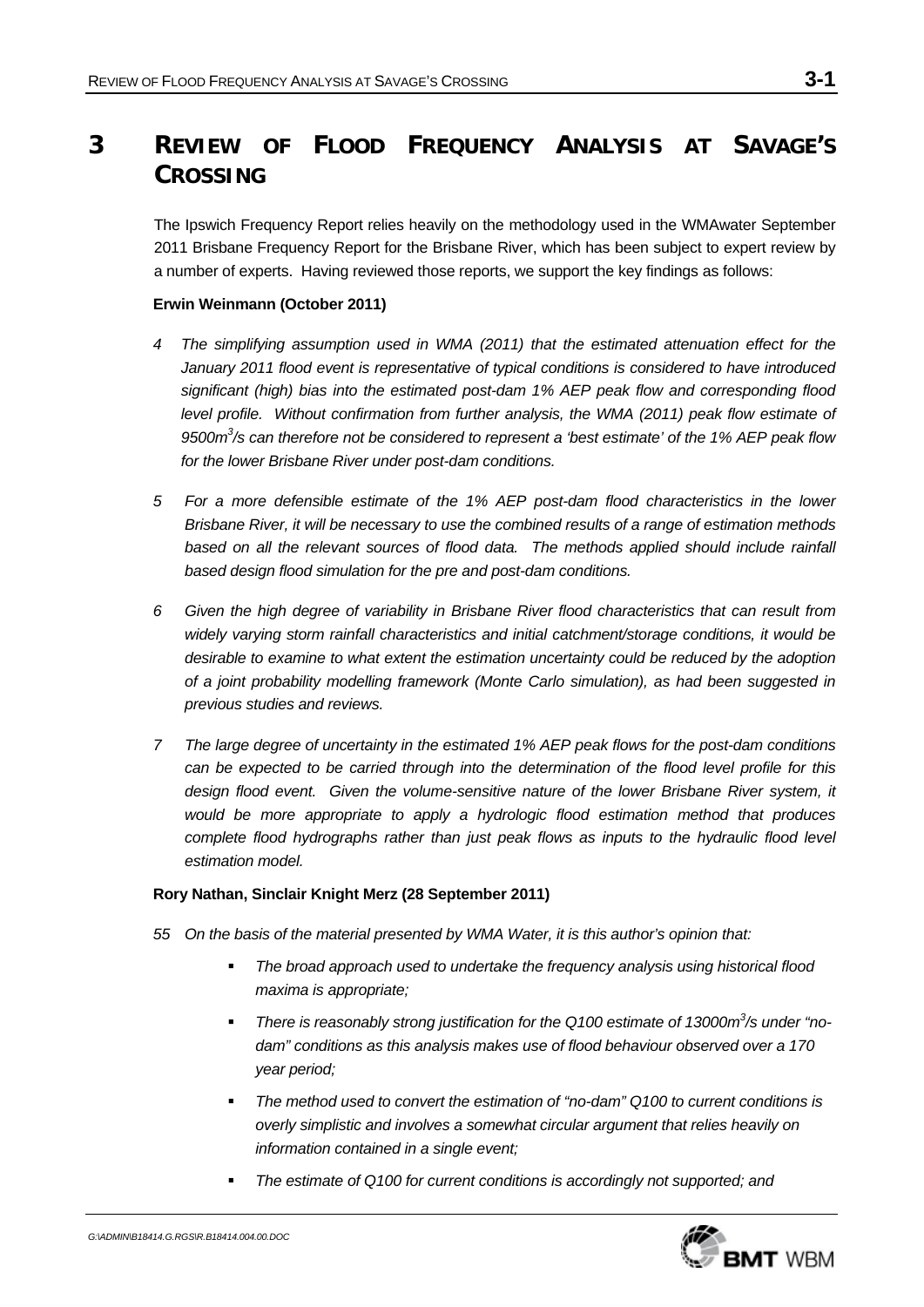*As a consequence the Q100 flood level estimates along the Brisbane River are also not supported.* 

*The estimate of the Q100 under current conditions is inherently more uncertain than the estimate of Q100 under "no-dam" conditions. It is considered that the only defensible way of*  estimating flood risk for current conditions is to analyse the joint probabilities in an explicit *manner using such techniques as Monte-Carlo simulation.* 

Further to these comments by other experts on the methodology, we comment as follows.

## **Flood Frequency Analysis**

The Flood Frequency Analysis (FFA) carried out by WMAwater on Savage's Crossing uses an appropriate methodology that is consistent with current best practice for a site flood frequency analysis in Australia. However, a number of subjective decisions have not been reported including:

- Choice of flood distribution
- Selection of censored data
- Use of historic data

Decisions made in these choices and selections will directly affect the results of the FFA.

Additionally, output from Flike has not been presented which would include parameters and model diagnostics. This output would assist reviewers. Different flood distributions produce different results, as does the adopted cut off flow in analysis.

While extensive work on the FFA at Savage's Crossing has been presented, no FFA on Amberley Gauge has been presented. While the Savage's Crossing gauge is the primary gauge in the analysis, presentation of FFA at the Amberley Gauge would be beneficial.

### **Uncertainty**

While various aspects of the analysis undertaken in the report identify uncertainty, either quantitatively or qualitatively, these uncertainties have not been propagated through the analysis and no uncertainty bounds (or confidence intervals) are presented for the flood level at Ipswich. Given the identified uncertainties and the statistical nature of the analysis this should have been provided. The assumption at 79 that the 2% and 0.5% floods encapsulate uncertainty is not statistically based and is subjective.

### **Conditional model**

One of the key steps in the methodology of Laurenson (1973) is the determination of a relationship between discharges at the two upstream stations. WMAwater have determined a relationship for flows at Amberley ( $Q_{Amb}$ ) and conditional flows at Savage's Crossing ( $Q_{Sav}$ ). Despite being one of the key steps only limited detail is presented in the Report.

This inclusion of this detail in the Report would allow reviewers to assess and comment on the determination of the Log-Normal relationship including a justification of the selection of this model. Further there is no information presented on the appropriateness of the determined model of  $(Q_{Amb})$ 

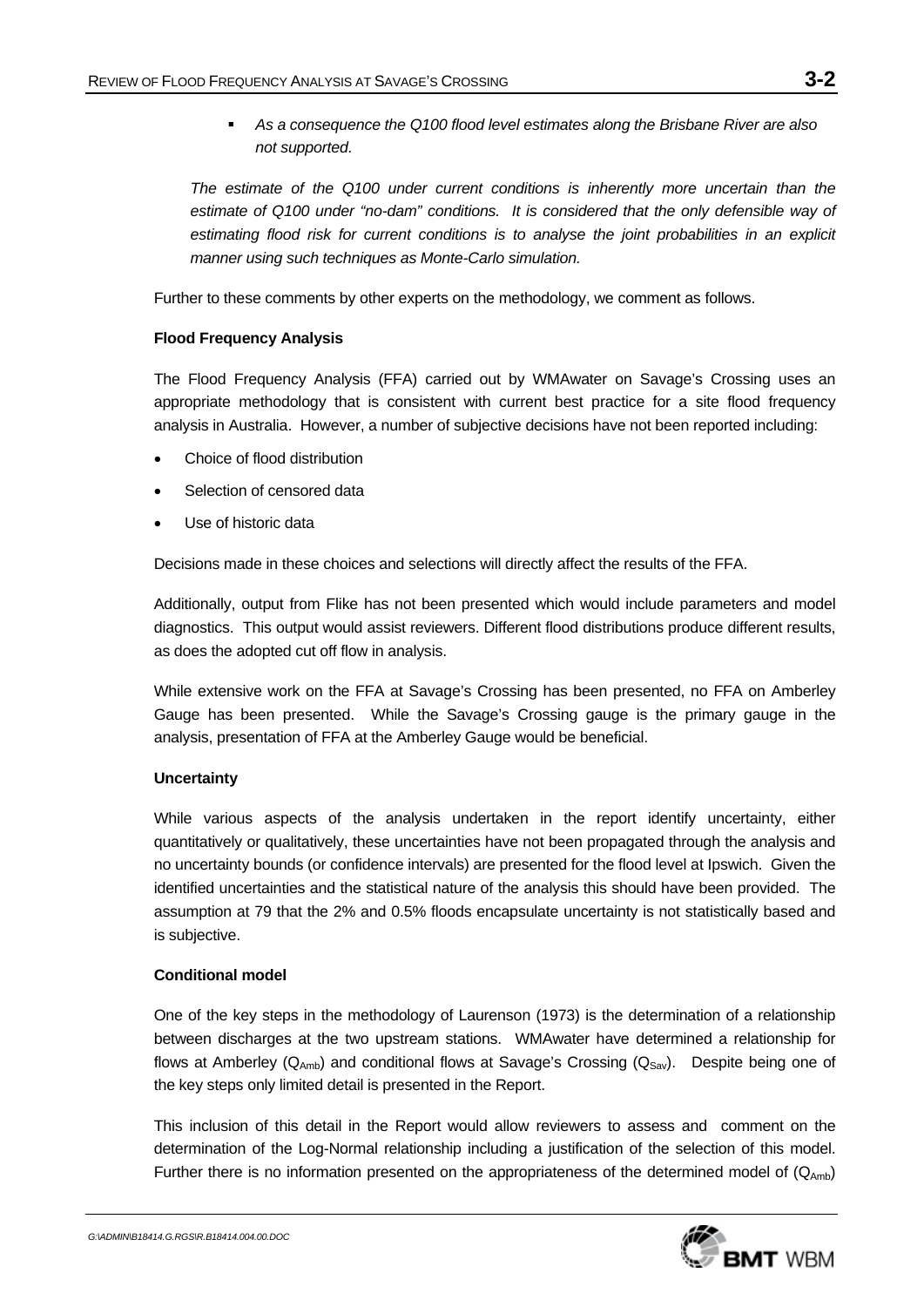conditional on  $(Q_{Sav})$ . Documentation and reporting of this step would also benefit from the presentation of model diagnostics and plots of results.

The Log-Normal distribution has been parameterised using the log-log relationship between  $(Q_{Amb})$ and (Q<sub>Sav</sub>) to determine the mean ( $\mu$ ) with the standard deviation (σ) determined from the binned residuals. WMAwater note that the variance of the residuals reduces with increasing bin ranges and conclude that there is a stronger dependence between gauges at high flows. However, depending on the bin ranges the determination of the standard deviation may have been based on a limited number of data points and therefore the estimate of standard deviation may be sensitive. This is particularly relevant to higher flows and may affect the degree of uncertainty of the analysis.

#### **Joint Dependence**

The premise of the Report is that there is joint dependence between discharges on the Brisbane and Bremer Rivers and only through consideration of this joint dependence can reliable estimates of flood levels at Ipswich be obtained. However, the strength of the joint dependence has not determined.

The strength of the joint dependence can be determined using bivariate or multivariate extreme value analysis. The theoretical background to this is presented in Coles (2001) and this method has recently been applied in Australia by Westra (2011) to investigate the joint dependence between rainfall and storm surge.

This should be completed for the site before a reliable conclusion can reached regarding joint dependence. It is important to recognise that the Savage's Crossing discharge is strongly influenced by dam operation, whereas Warrill Creek has no regulation. This must affect the reliability of correlation used.

### **Alternative Joint Probability Approaches**

The use of the Laurenson model (1973) is a little surprising given that it is nearly 40 years old and there have been a number of significant developments in the assessment of joint probability predominately between surge tide and flooding in coastal catchments. A number of recent examples are presented below.

For instance, McInnes et al. (2009) notes that joint probability methods are commonly applied to evaluate storm tide return periods. This study uses Monte Carlo method to estimate the Joint Probability distribution between tide and surge distributions. While this example assumes that tide and surge distributions are independent, which differs to the Brisbane / Bremer River case, the method could be readily adapted using the conditional probability distribution derived from the Amberley Gauge (notwithstanding the comments above).

There are also frequentist approaches such as the  $\gamma$  measure approach of Svensson and Jones (2004) to investigate the dependence of surge on rainfall and river flow. The assessment of bivariate and multivariate extreme value analysis has been covered by Cole (2001) and this has been recently been applied in Australia by Westra (2011) as noted above. The work by Westra is currently being extended as part of the Australian Rainfall and Runoff update and will provide a methodology for estimating the exceedance probability of a flood event (or AEP) when it is caused by multiple factors. While this is currently being developed for surge and flood events it is likely it could be readily applied to the Brisbane / Bremer River case.

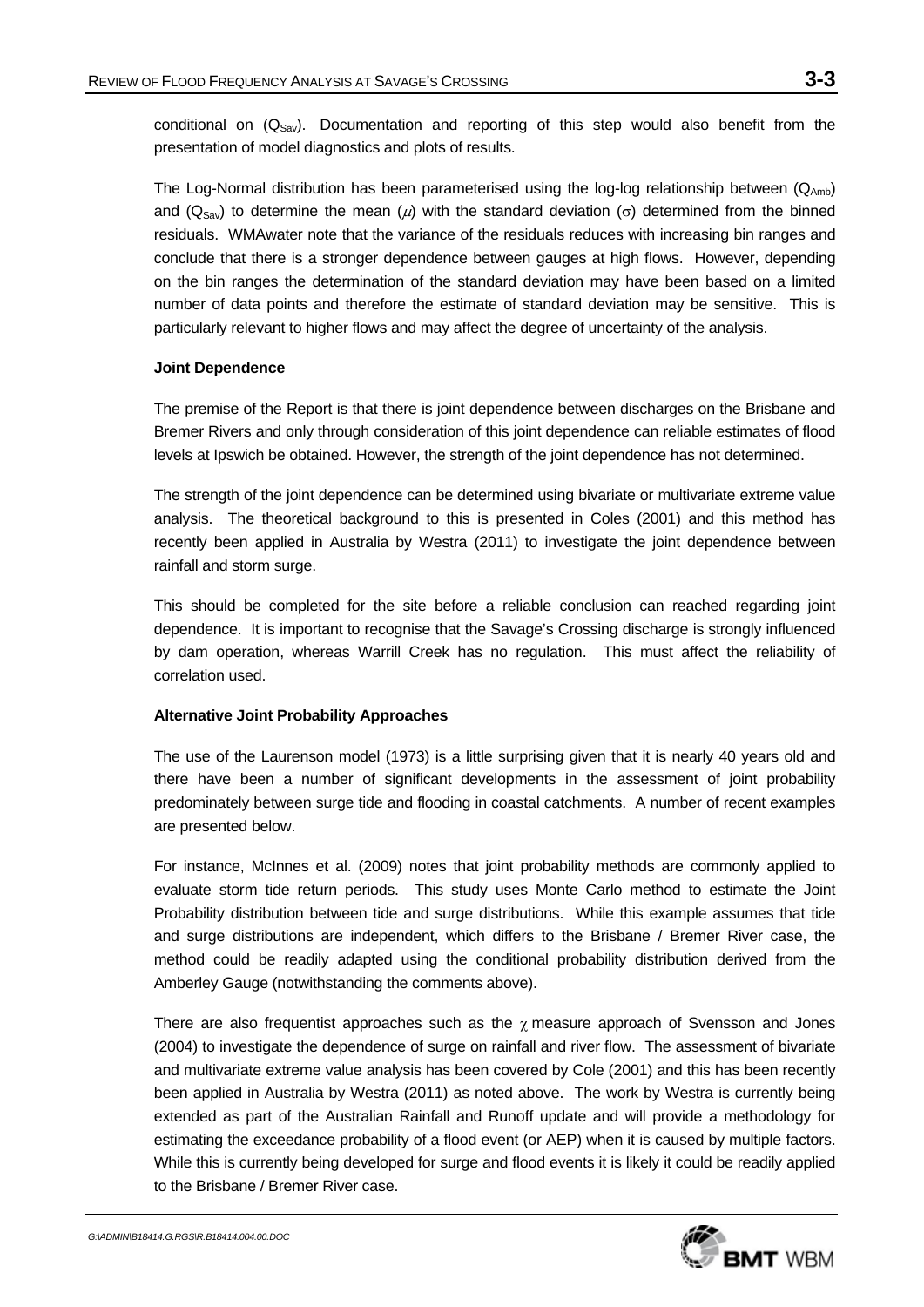Further, Bayesian approaches provide a natural framework to investigate joint dependence. For instance, Coles and Tawn (2005) note that the Bayesian approach provides for the management of uncertainties as well as a framework for the construction of complex statistical model that would be intractable using frequentist approaches. A Bayesian joint probability approach has been applied by Wang et al. (2009) to estimate seasonal stream flow in south–eastern Australia.

In summary, I consider that the finding that the ARI 100 year flow at Savage's Crossing is  $9,800m^3/s$ premature and subject to a large amount of uncertainty, with the potential for an overestimation of the ARI 100 year flow. This has a direct bearing on flood levels predicted in Ipswich City, given the influence of Brisbane River flows.

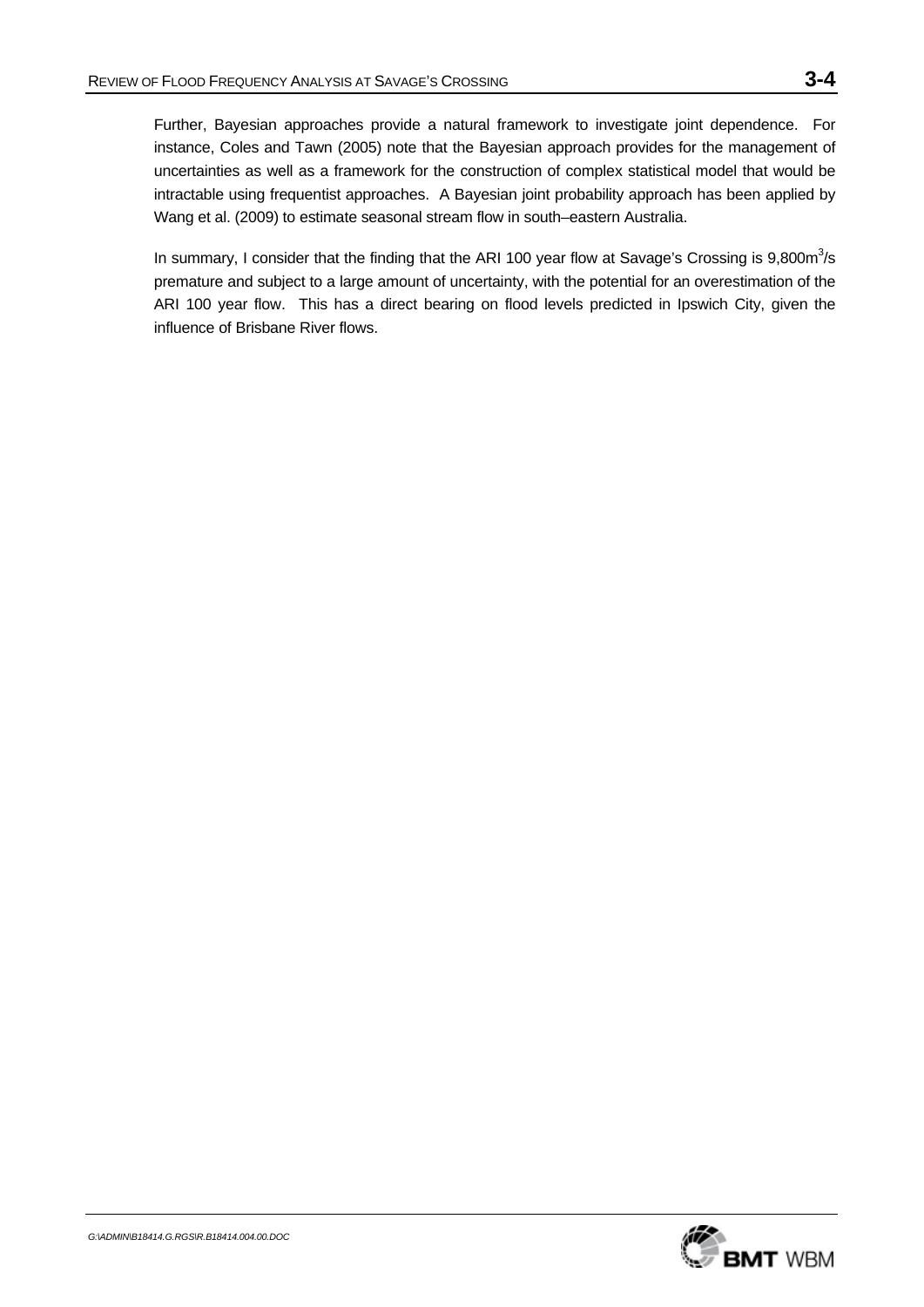# **4 REVIEW OF CORRELATION OF WARRILL CREEK FLOWS TO BREMER RIVER FLOWS**

WMAwater use a flow correlation between Warrill Creek flows at Amberley and Brisbane River flows at Savages Crossing, as part of a joint probability analysis for flows in the Bremer River in Ipswich City and in the Brisbane River at Moggill.

This process is described in Appendix B of the WMAwater Ipswich Frequency Report.

A key step in this analysis is the translation of the Warrill Creek / Brisbane River flow relationship to a Bremer River / Brisbane River flow relationship.

Paragraph B12 states: "Each value of *QIps* was factored to a corresponding flow at Amberley based on a simple relative catchment area relationship (assumed  $Q_{Amb} = 0.6^{\circ}Q_{\text{los}}$ )". Based on the 0.6 factor, we assume WMAwater has proportioned catchment areas for Bremer River at Walloon to Warrill Creek at Amberley, as demonstrated below. Table 4-1 below summarises the catchment areas and proportion of the total contributing catchment upstream of Ipswich.

| Catchment                            | Catchment Area (km <sup>2</sup> ) | Fraction of total area (no<br><b>Purga Creek)</b> | <b>Fraction of total area</b><br>(with Purga Creek) |
|--------------------------------------|-----------------------------------|---------------------------------------------------|-----------------------------------------------------|
| Bremer River @ Walloon               | 638.6                             | 0.41                                              | 0.36                                                |
| Warrill Creek @ Amberley             | 913.3                             | 0.59                                              | 0.52                                                |
| Total area (no Purga Creek)          | 1551.9                            | ٠                                                 |                                                     |
| Purga Creek @ Loamside               | 210.4                             |                                                   | 0.12                                                |
| <b>Total area (with Purga Creek)</b> | 1762.3                            |                                                   |                                                     |

**Table 4-1 - Contributing Catchment Areas** 

These figures show that the WMAwater catchment area relationship is true when Purga Creek is not considered. However, if Purga Creek is also included in the catchment area relationship, the proportion of contributing catchment for Warrill Creek drops to 0.52.

Using gauging station data extracted from the DERM website, Table 4-2 below gives the peak flows for a range of historic flood events for the major contributing catchments upstream of Ipswich.

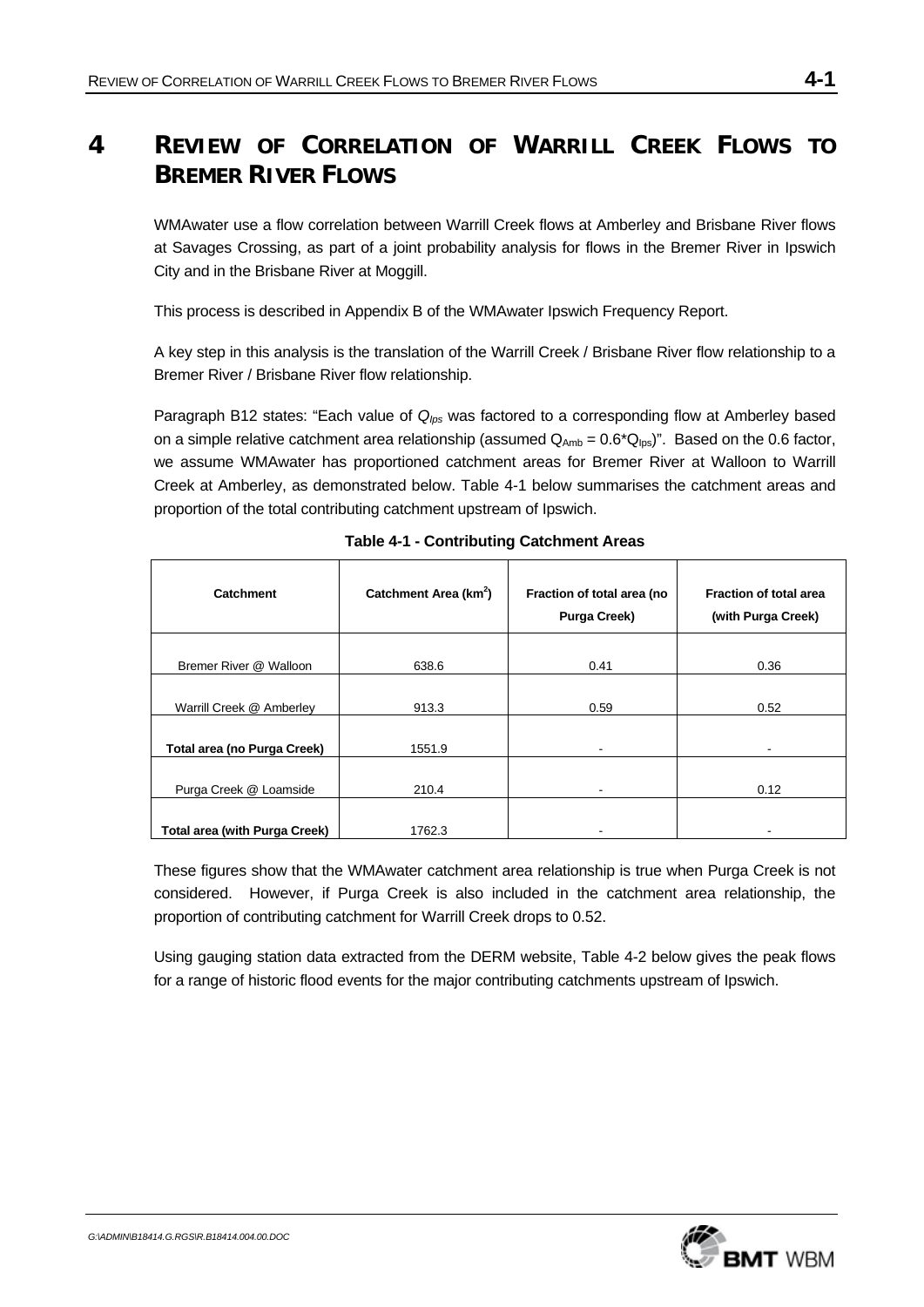| <b>Event date</b> | <b>Total</b>               |                                     | Recorded Peak Flow (m <sup>3</sup> /s) |                           |                                  | <b>Proportion of Total Flow</b> |                          |
|-------------------|----------------------------|-------------------------------------|----------------------------------------|---------------------------|----------------------------------|---------------------------------|--------------------------|
|                   | combined<br>flow $(m^3/s)$ | <b>Bremer</b><br>River @<br>Walloon | Warrill Creek @<br>Amberley            | Purga Creek @<br>Loamside | <b>Bremer River</b><br>@ Walloon | Warrill Creek @<br>Amberley     | PurgaCreek @<br>Loamside |
| Jan 1968          | 887                        | 484                                 | 403                                    | ٠                         | 0.55                             | 0.45                            | $\blacksquare$           |
| Jan 1974          | 4179                       | $1660^{\rm \#}$                     | 2108                                   | 411                       | 0.40                             | 0.50                            | 0.10                     |
| <b>June 1983</b>  | 1182                       | 602                                 | 437                                    | 143                       | 0.51                             | 0.37                            | 0.12                     |
| Apr 1989          | 658                        | 389                                 | 158                                    | 111                       | 0.59                             | 0.24                            | 0.17                     |
| May 1996          | 1058                       | 630                                 | 307                                    | 121                       | 0.60                             | 0.29                            | 0.11                     |
| Feb 1999          | 706                        | 451                                 | 195                                    | 60                        | 0.64                             | 0.28                            | 0.08                     |
| Jan 2011          | 2501                       | 1645*                               | 706                                    | 150                       | 0.66                             | 0.28                            | 0.06                     |

**Table 4-2 - Peak Flows Upstream of Ipswich for Historic Flood Events** 

# Gauging records does not have data at the Walloon gauge for this event. Magnitude of flow has been taken from SEQWater data

\* Gauging record indicates quality for this value as 'suspect'; value taken from URBS model data supplied by SEQWater

Paragraph 52 within the main body of the WMAwater Ipswich Frequency Report states that the Amberley gauge on Warrill Creek was considered more suitable for the FFA than the Walloon gauge on the Bremer River as it captures a larger proportion of the Bremer River catchment. Whilst this is true, based solely on catchment area, historical flow records from the gauging stations indicate that during flood events, flows at Walloon generally exceed the flows at Amberley, as given in the tables shown in Appendix B of this report.

Therefore, the following can be determined:

- The assumed catchment area relationship ( $Q_{Amb} = 0.6*Q_{los}$ ) does not correlate with the flow data for the various gauging stations upstream of Ipswich.
- The historical data suggests that (on average) flows are greater in the Bremer River catchment to Walloon than the Warrill Creek catchment to Amberley, despite having a smaller catchment area.
- Purga Creek has an average contribution of 10%-11% to the total flow upstream of Ipswich.

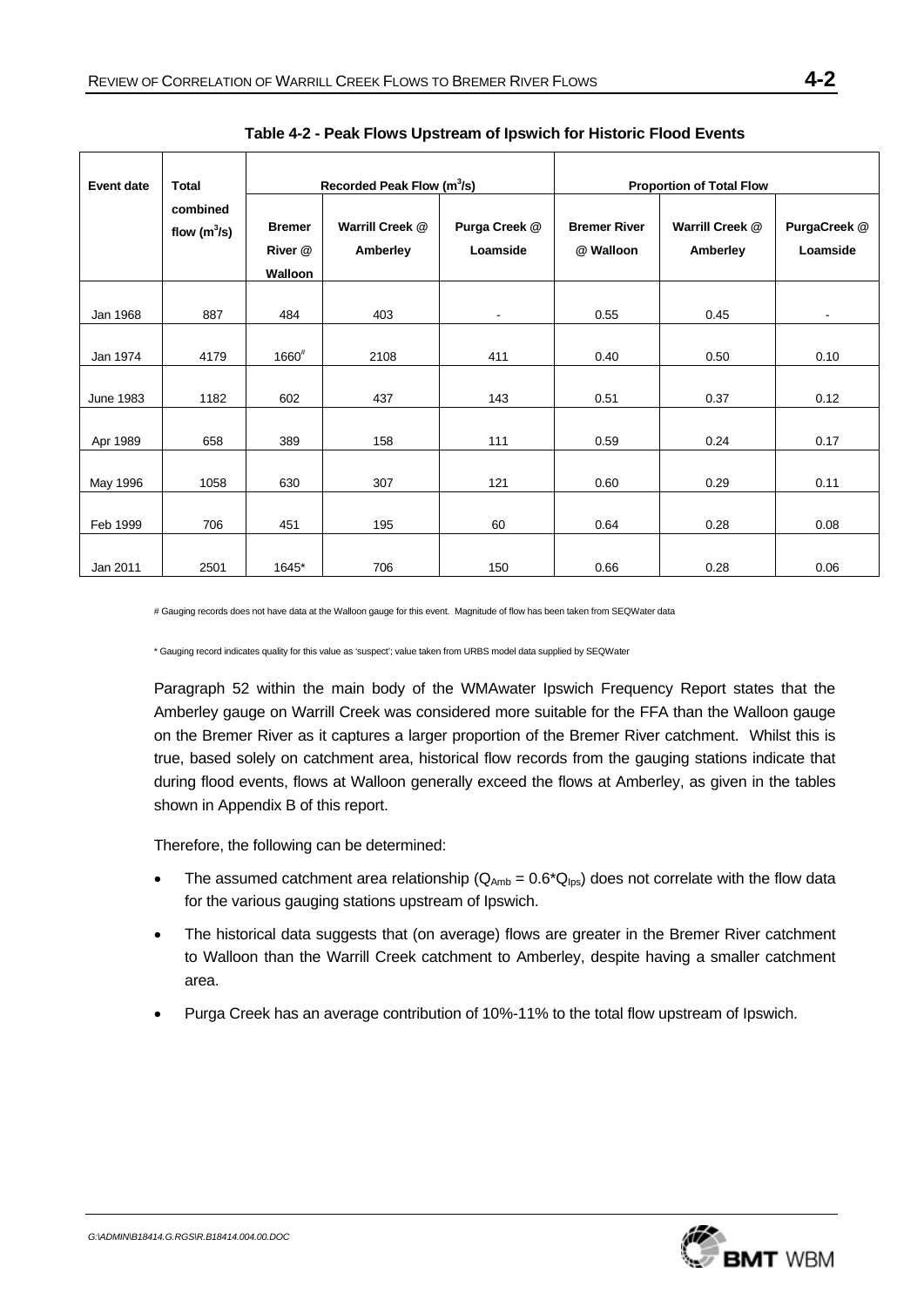# **5 IMPACT OF THE USE OF THE MIKE11 MODEL**

WMAwater in their July 2011 'Review of Hydraulic Modelling' describe in detail the shortcomings of the SKM Version 2 MIKE11 model which is used in the Ipswich Frequency Analysis (Chapter 4). In particular, in paragraph 56 of WMAwater's July 2011 report, they state:

- *Reliability of Brisbane River model upstream of Mt Crosby is unproven by calibration.*
- *Bremer River model is not successfully calibrated and results must be used with caution as being indicative only; and*
- *Given the model has been calibrated to the January 2011 event model but not validated against other historic floods, the accuracy for other events is not established.*

In Appendix B to our October 2011 report on WMWwater's Brisbane Frequency Report, we comment (in Chapter 4) on the SKM MIKE11 model and conclude that there is considerable uncertainty over the accuracy of flood wave timing and magnitude in the Ipswich area.

Our review of the Brisbane Frequency Report also provides comment on the URBS model used by SKM and prepared by SEQ Water. We conclude in that report that the URBS model represents the most reliable tool currently available for Ipswich City, as it matched very closely the recorded flood levels in Ipswich for the January 2011 event.

Therefore, in order to check the results by WMAwater in terms of levels in Ipswich City, for the Brisbane River and Bremer River flows assumed, we have utilised SEQ Water's URBS model. Appendix C provides details of the key rating curves of flow in the Bremer River versus gauge height at Ipswich City (the David Trumpy Bridge gauge). Each curve relates to a different Brisbane River tailwater level at Moggill.

Using WMAwater's published Brisbane River flood level at Moggill from their September 2011 Brisbane Frequency Report (Figure 13), the 100 year flow for the Brisbane River (9800m $3$ /s), and the corresponding flow in the Bremer River at Ipswich City (1900 $m^3$ /s) based on WMAwater's 12 October 2011 Ipswich Frequency Report, the URBS model produces a Q100 flood level at Ipswich City of RL18.3m, 2.3 metres lower than that predicted by the MIKE11 model. Had the 2003 Independent Review Panel design flow of  $6,000m^3/s$  been used, flood levels predicted in Ipswich using the WMAwater methodology would have been between RL16 and 17m.

It is important to note that there is inadequate information provided by WMAwater to exactly define the assumed river flows or Moggill tailwater level, hence, we have had to rely upon interpolation.

The SEQ Water URBS model was not designed as a flood prediction tool, but rather as part of an overall rainfall / runoff and flood management system for the entire rivers system catchment. As such, whilst it performs a very useful cross-check of flood levels in Ipswich, we do not recommend its results be relied upon in isolation of alternate analysis. Such alternative analysis requires new river survey, re-building and recalibrating of the hydrodynamic model and flood frequency analysis, including Monte Carlo simulation and we again note that this work is all within the scope of the current WSDOS study.

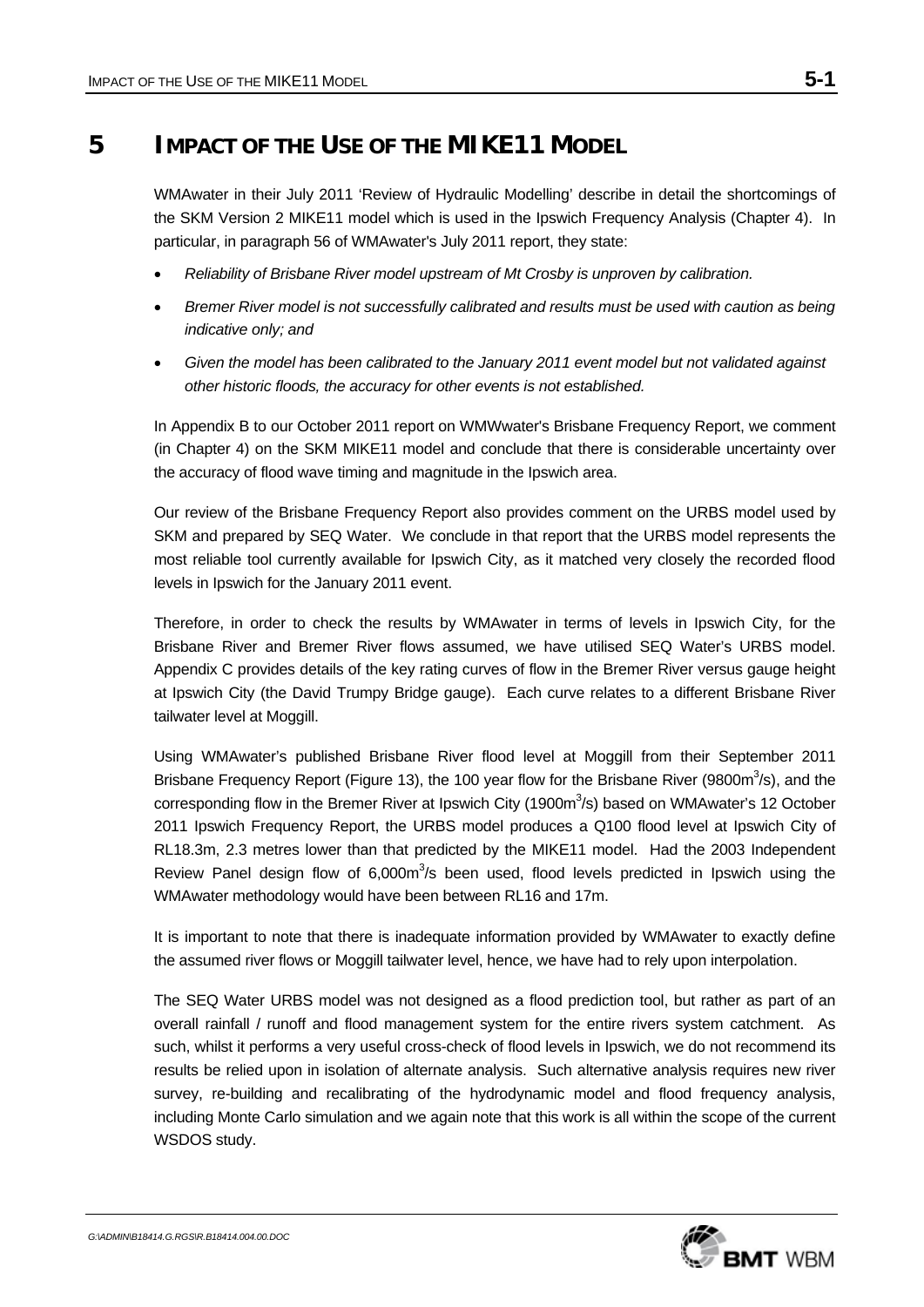# **6 CONCLUSIONS**

I conclude that:

- 1 The conclusions reported by WMAwater at Section 5.2 of the Ipswich Frequency Report, and particularly the estimate that 1% AEP flood level at Ipswich (David Trumpy Bridge) of 20.6 mAHD (at paragraph 78), cannot be justified.
- 2 The methodology to convert the estimate of 'no-dam' ARI 100 year flows at Savage's Crossing to current conditions is simplistic and may have produced an overly conservative outcome, with over-estimation of the ARI 100 year flow.
- 3 The extent of uncertainty in the Savage's Crossing flow estimate should be reduced by alternative joint probability analyses, such as Monte Carlo simulation, as recommended by previous studies and reviews, including WSDOS.
- 4 The translation of the relationship developed between Warrill Creek and Brisbane River flows, to Bremer River and Brisbane River flows using catchment area alone ignores the effect of Purga Creek, leading to an incorrect estimation of Bremer River flows. In any case, the assumed relationship of flow at Amberley being 0.6 times flow at Ipswich does not correlate with any historic flow data. For example, a factor of 0.28 has been derived for the January 2011 event, and none of the 7 significant historic events exceed 0.5 and were generally lower. This translation method is not appropriate and is inaccurate and an alternate method taking account of spacial variability is required.
- 5 SEQ Water's URBS model is considered more accurate than the MIKE11 model used by WMAwater in predicting flood levels in Ipswich City for given combinations of Bremer River and Brisbane River flows, and the current MIKE11 model is considered unreliable for Ipswich City predictions.
- 6 Using the URBS model, I estimate that for the Brisbane and Bremer River flows assumed by WMAwater in their analysis (and I question WMAwater's assessment of the Brisbane River flows for the reason outlined report on the Brisbane Frequency Report), the peak flood level in Ipswich is RL18.3m AHD, some 2.3m lower than that predicted by the MIKE11 model. This analysis is not intended to suggest that RL18.m AHD is the correct flood level (given my views on the Brisbane River flows adopted by WMAwater) but it demonstrates the unreliability of the estimate at 78 of WMAwater's report. Given the very close match of the URBS model to the recorded January 2011 flood levels, the URBS model is a more reliable tool at present for assessments of flood levels in Ipswich City. Had the 2003 Independent Review Panel design flow of 6000 $m^3$ /s been used, flood levels predicted in Ipswich using the WMAwater methodology would be between RL16 and 17m.
- 7 Because of the very large uncertainty range inherent in the analysis, and because of a number of apparent overly conservative assumptions on which the WMAwater analysis for Ipswich has been based, it is not appropriate to rely on the reported findings in terms of ARI 100 year flood levels for Ipswich City.
- 8 The analysis by WMAwater has been carried out in a short period of time in isolation of the WSDOS study that is underway, and these works should be completed before any conclusions of event frequency and the ARI 100 year flood line can be determined.

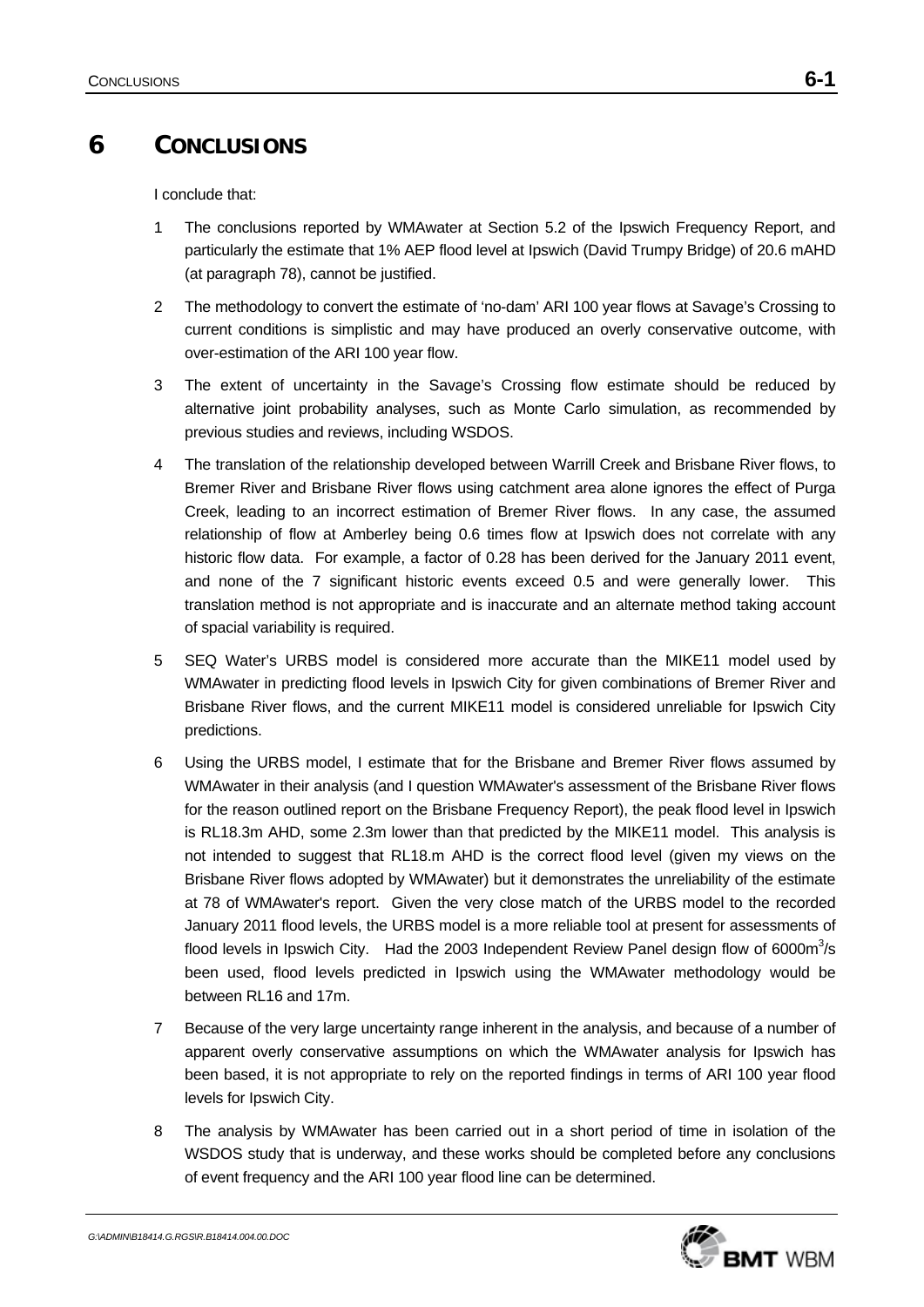# **7 LIMITATIONS**

This review is based solely on the published report and we have not had the opportunity to review the data relied upon.

Due to the extremely short timetable for review, this report concentrates on three specific areas of uncertainty to demonstrate that the conclusions drawn are premature and that much more work is required before any firm conclusions can be reached.

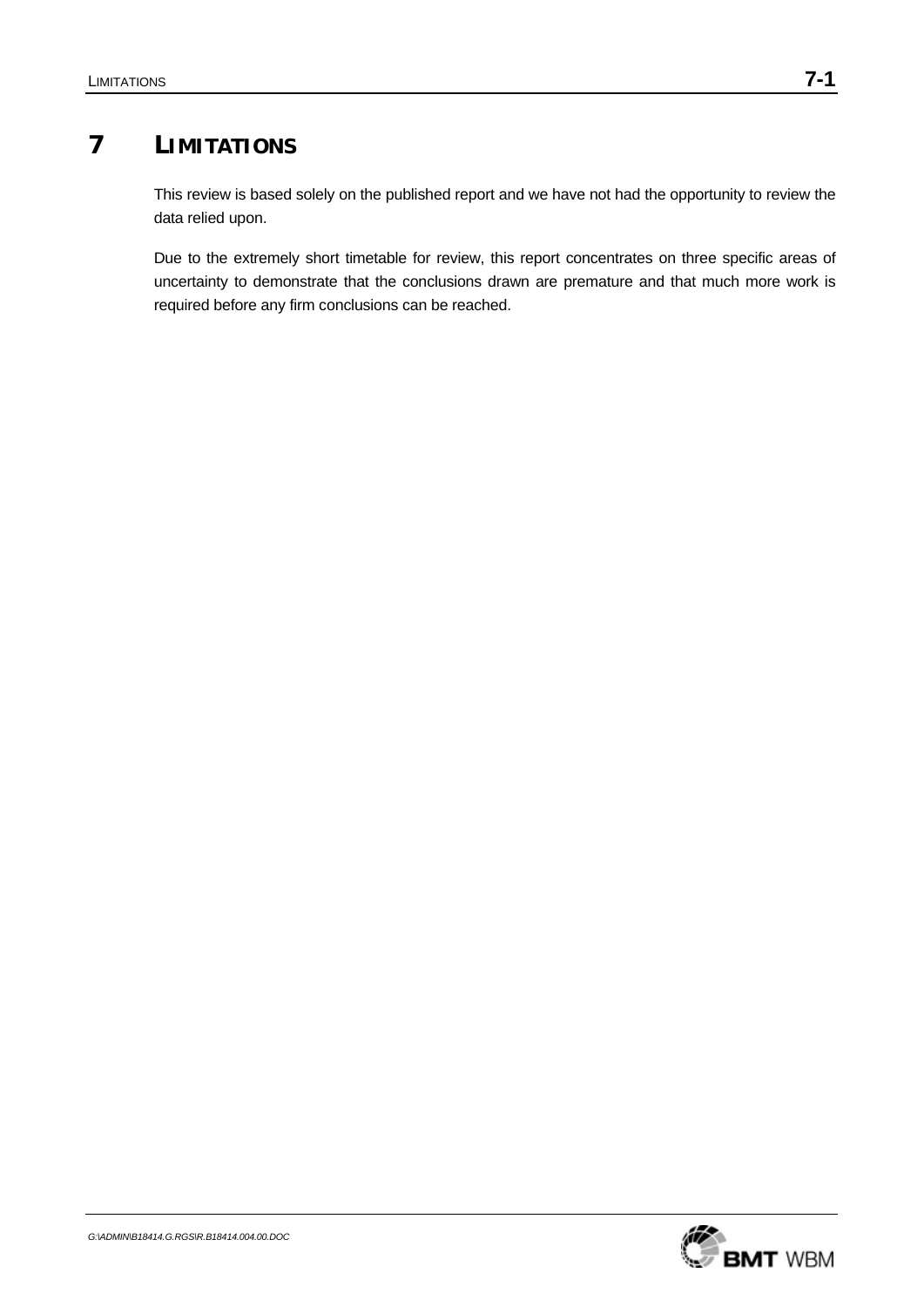# **8 REFERENCES**

BMT WBM, September 2011, Queensland Floods Commission of Inquiry, Technical Review of Hydraulic Modelling Reports by WMA Water (28 July 2011) and SKM (5 August 2011), specifically as they relate to Ipswich City, prepared for Ipswich City Council

BMT WBM, September 2011, Queensland Floods Commission of Inquiry, Technical Review of Hydraulic Modelling Reports by WMA Water (28 July 2011) and SKM (5 August 2011), specifically as they relate to Ipswich City – Supplementary Report, prepared for Ipswich City Council

BMT WBM, October 2011, Queensland Floods Commission of Inquiry, Technical Review of Flood Frequency Analysis Report by WMA Water (18 September 2011), specifically as it relates to Ipswich City Council, prepared for Ipswich City Council

Coles, S., 2001, An Introduction to Statistical Modeling of Extreme Values, Springer, London, 208pp.

Coles, S.G. and Tawn, J.A. (2005). Bayesian modelling extreme surges on the UK east coast. Phil. Trans. Roy. Soc. A: Mathematical, Physical and Engineering Sciences 363, 1387-1406.

Independent Review Panel, Russell Mein (Chair), Colin Apelt, John Macintosh, Erwin Weinmann, September 2003, Review of Brisbane River Flood Study, Report to Brisbane City Council

Laurenson, E.M. Modeling of Stochastic-Deterministic Hydrologic Systems. October 1974. Water Resources Research Vol 10, No. 5.

McInnes, K.L., Macadam, I., Hubbert, G.D., and O'Grady, J.G., 2009: A Modelling Approach for Estimating the Frequency of Sea Level Extremes and the Impact of Climate Change in Southeast Australia. Natural Hazards DOI 10.1007/s11069-009-9383-2.

SKM, August 2011, Joint Calibration of a Hydrologic and Hydrodynamic Model of the Lower Brisbane River, Technical Report, Version 3, 5 August 2011

Svensson, C. & Jones, D.A., 2004, Dependence between sea surge, river flow and precipitation in south and west Britain, Hydrology and Earth Systems Sciences, 8(5), 973-992.

Weinmann, E, October 2011, Expert Comments by Erwin Weinmann, Brisbane River 2011 Flood Event – Flood Frequency Analysis, Final Report by WMA Water, September 2011

WMAwater, September 2011, Review of Report, Brisbane River 2011 Flood Event – Flood Frequency Analysis

WMAwater, September 2011, Queensland Floods Commission of Inquiry, Brisbane River 2011 Flood Event – Flood Frequency Analysis, Final Report

WMAwater, July 2011, Queensland Floods Commission of Inquiry, Review of Hydraulic Modelling, Final Report

WMAwater, October 2011, Queensland Floods Commission of Inquiry, Supplementary Report, Ipswich Frequency Analysis, Final Report

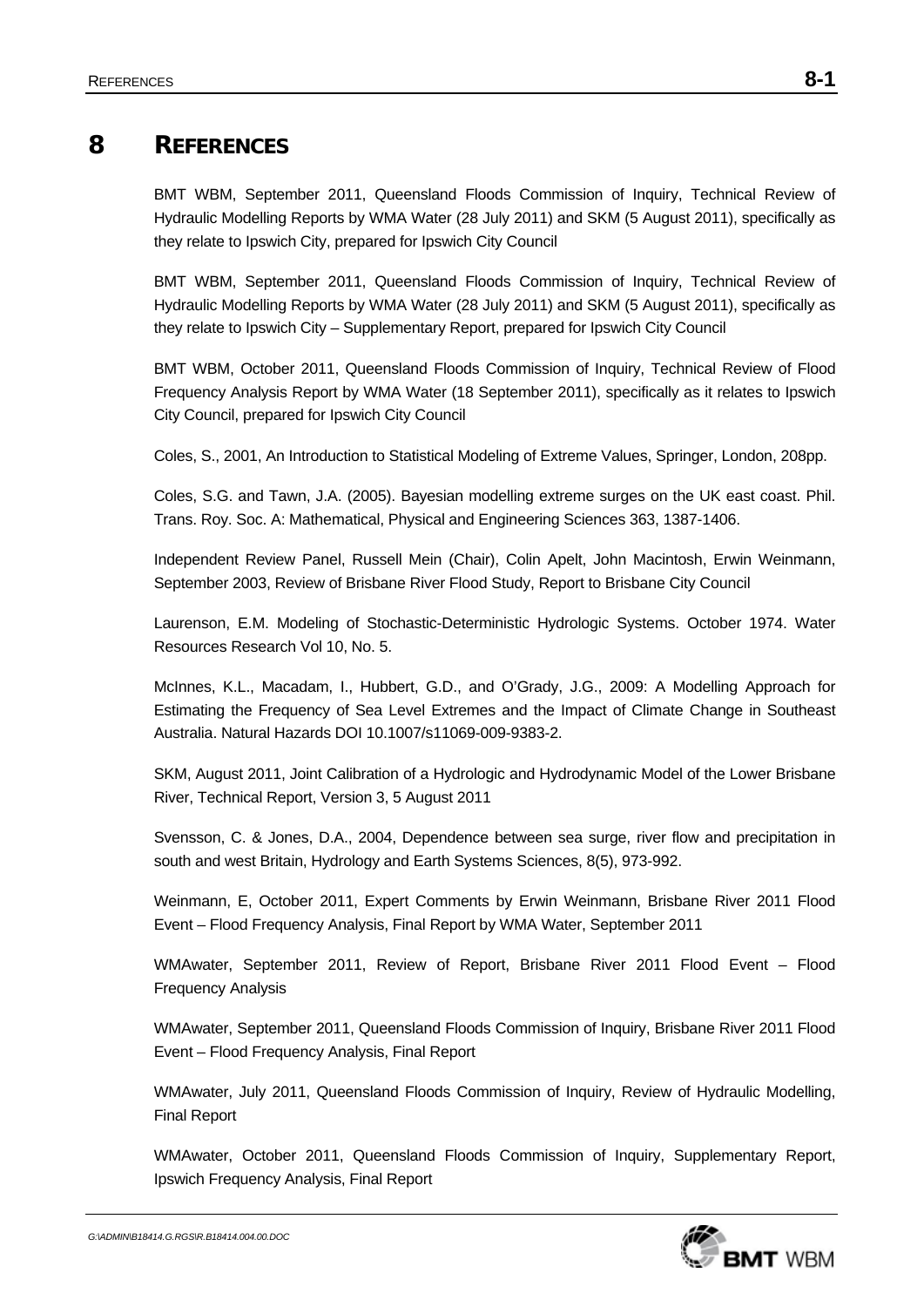# **APPENDIX A: CURRICULUM VITAE OF NEIL IAN COLLINS**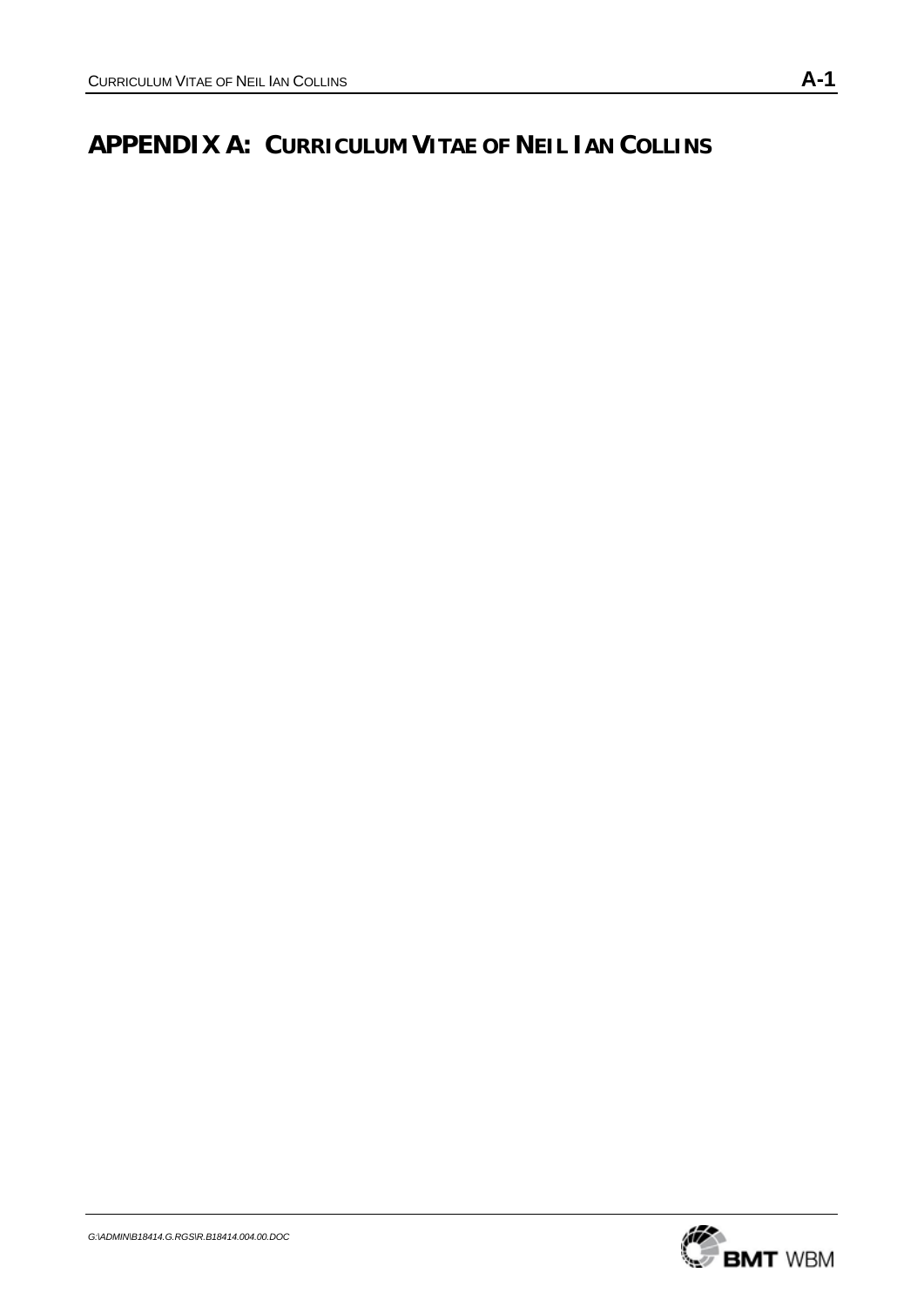

# Neil Ian Collins

| <b>Position</b>                                      | Principal Hydraulic Engineer - Expert Services                                                     |
|------------------------------------------------------|----------------------------------------------------------------------------------------------------|
| <b>Years of</b><br><b>Experience</b>                 | 32                                                                                                 |
| <b>Professional</b><br><b>Affiliations</b>           | <b>PIANC</b><br>NPER-3<br><b>RPEQ</b>                                                              |
| <b>Qualifications</b>                                | Master of Science Engineering, University of<br>Queensland                                         |
|                                                      | Bachelor of Engineering (Civil) University of<br>Queensland                                        |
| <b>Recent</b><br><b>Employment</b><br><b>Profile</b> | 2010 to Present<br>BMT WBM Pty Ltd - Principal Hydraulic Engineer<br>- Expert Services             |
|                                                      | 2007 to 2010<br>Gilbert & Sutherland Pty Ltd - Principal Hydraulic<br>and Water Resources Engineer |
|                                                      | 2004 to 2007<br>Cardno Lawson Treloar - Director, Queensland<br>Manager                            |
|                                                      | 1993 to 2004                                                                                       |

Lawson Treloar - *Director*

### **Career Overview**

Neil is BMT WBM's Principal Hydraulic Engineer; part of the Expert Services team, based in the Brisbane office. He has 31 years experience and is an acknowledged expert in the P+E, Land Court and Supreme Court of Queensland in flooding, water quality and coastal processes. He was also the independent hydraulic expert to the Queensland Government for the North Bank project. Neil has worked on major infrastructure projects as an Hydraulic Specialist including Sydney Third Runway, Sydney Harbour Tunnel, Gateway Bridge and Arterial and several coal ports in Queensland and in Indonesia, power stations in Queensland and Thailand, hydro-electric schemes in PNG and port dredging management at Cairns, Townsville, Weipa and Mackay.



#### **Areas of Expertise**

Hydraulics, Hydrology and Water **Resources** 

Provision of Expert Witness Services in Flooding, Stormwater, Quality Control and Coastal Engineering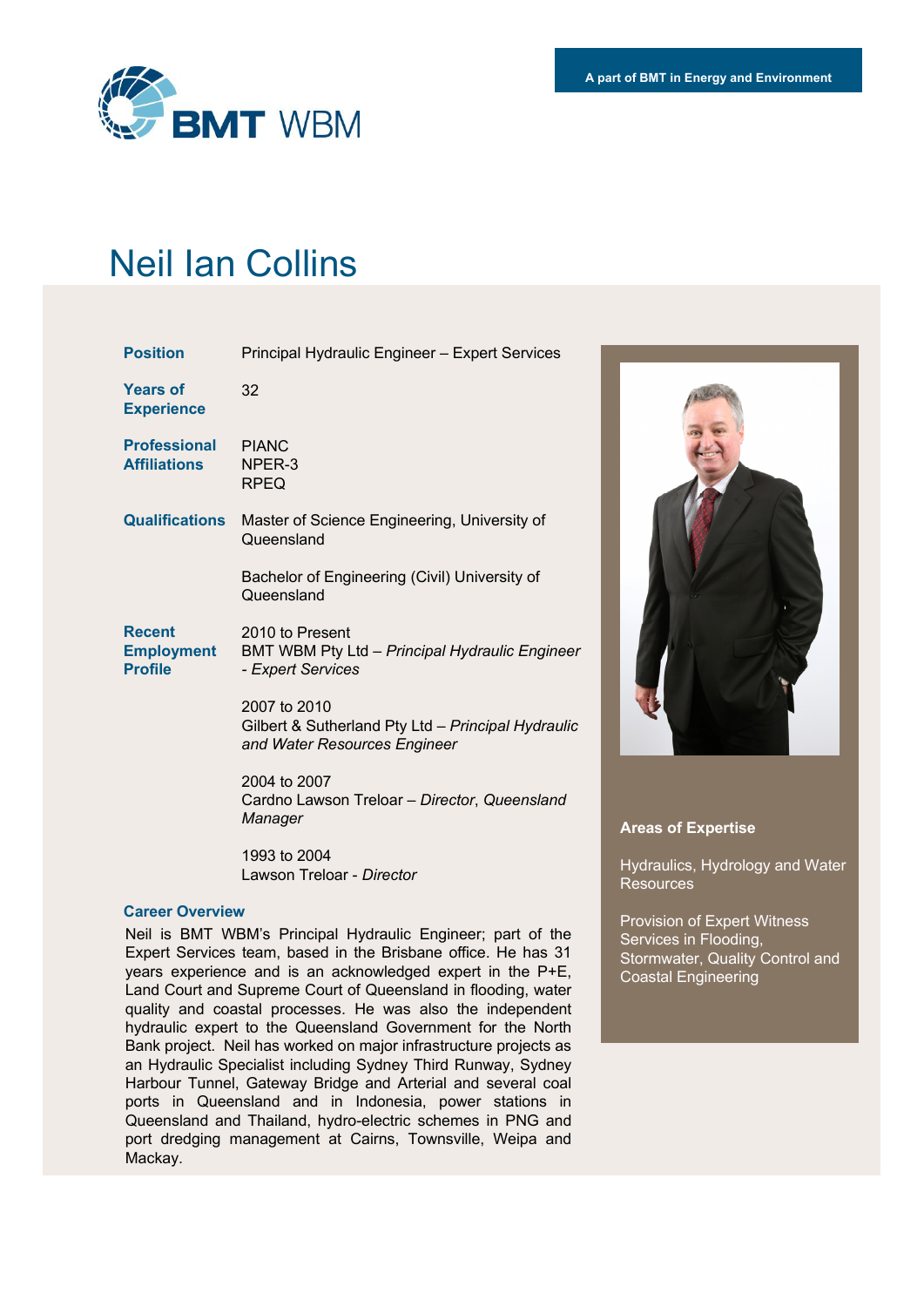## *Summary of Major Projects*

- Lauderdale Quay, Hobart Coastal Hydraulics, Water Sediment Quality for IIS on a Major Marina Residential Reclamation Project.
- Brisbane Airport International Terminal Drainage Design.
- Sydney Harbour Tunnel Hydraulics Engineer for Immersed Tube Tow and Placement.
- Sydney Third Runway Hydraulic Model Testing, Sea Wall Design and Environmental Management.
- Gateway Arterial South East Freeway to Lytton Road Civil and Hydraulic Design Manager.
- Gateway Bridge Hydraulics and Approaches Services Relocations.
- Trade Coast Central Flooding Review for BCC.
- Oak Flats to Yallah RTA Freeway Hydraulics.
- Kedron Brook Flood Impacts due to Airtrain.
- Tully and Murray River Floodplains Hydraulic Analysis and Modelling, for Drainage Scheme Design includes Large MIKE11 Modelling, with over 40 Bridges and 200 Channels.
- Expert Review Mossman Daintree Road, Saltwater Creek Crossing: Independent Review of the Hydraulic Design of two Large Bridges.
- Hydraulic Design of Rock Armouring Works for the Barron River Bend at Cairns Airport.
- Eastern Corridor Study Hydraulics and Hydrology investigation for Department of Transport.
- Relief Drainage Scheme Design for Albion Windsor Area Brisbane (Capital cost \$2 million).
- Tarong Power Station Design of Earthfill Dam (max. 23m height), Ash trench, Stormwater Diversion Channels.

# *Professional History*

## **BMT WBM Pty Ltd**

Principal Hydraulic Engineer providing expert witness services in flooding, stormwater, quality control and coastal engineering.

2010-2011: Over 25 appeals completed or still in progress

2010-2011: Flooding Commission of Inquiry – Technical expert for LGAQ and Ipswich City Council 2010-2011: Cairns Airport – Review of Airport Flood Immunity and Risk

### **Gilbert & Sutherland Pty Ltd**

Wet 'n' Wild, Sunshine Coast – site and soil assessments, input to and review of AGE groundwater assessment, conceptual stormwater quality assessment, hydraulic and flooding assessments including yield, medli modelling for onsite and input to S&B water balance, contamination investigation.

- Stockland, Twin Waters Flooding Assessment
- Mackay Boat Harbour Wave Investigation
- Bourton Road, Alkira Flooding and Stormwater Management Plan
- The Glades, Robina Water Quality Compliance and Inspection Report

Expert Services:

- 2007: Truloff Pty Ltd -v- Gold Coast City Council
- 2008: Jimboomba Turf Co Pty Ltd -v- Logan City Council
- 2008: Lechaim -v- Gold Coast City Council
- 2008: Sunnygold International Pty Ltd -v- Brisbane City Council
- 2008: Bon Accord -v- Brisbane City Council
- 2008: Blue Eagle -v- Beaudesert Shire Council
- 2008: Brian Paddison -v- Redland Bay Shire Council
- 2008: Monarch Nominees -v- Brisbane City Council
- 2008: Kunda Park Pty Ltd -v- Maroochy Shire Council
- 2008: Owl Projects & Hyder -v- Gold Coast City Council
- 2008: Port Pacific Estates Pty Ltd -v- Cairns Regional Council
- 2008: Joanne Shepherd & Ors -v- Brisbane City Council
- 2009: Lenthalls Dam, Hervey Bay
- 2009: Testarossa -v- Brisbane City Council
- 2009: Heritage Properties & Ausbuild -v- Redland City Council
- 2009: Samantha Skippen -v- Miriam Vale Shire Council
- 2009: Anthony Wan Pty Ltd -v- Brisbane City Council
- 2010: Over 25 appeals in progress this year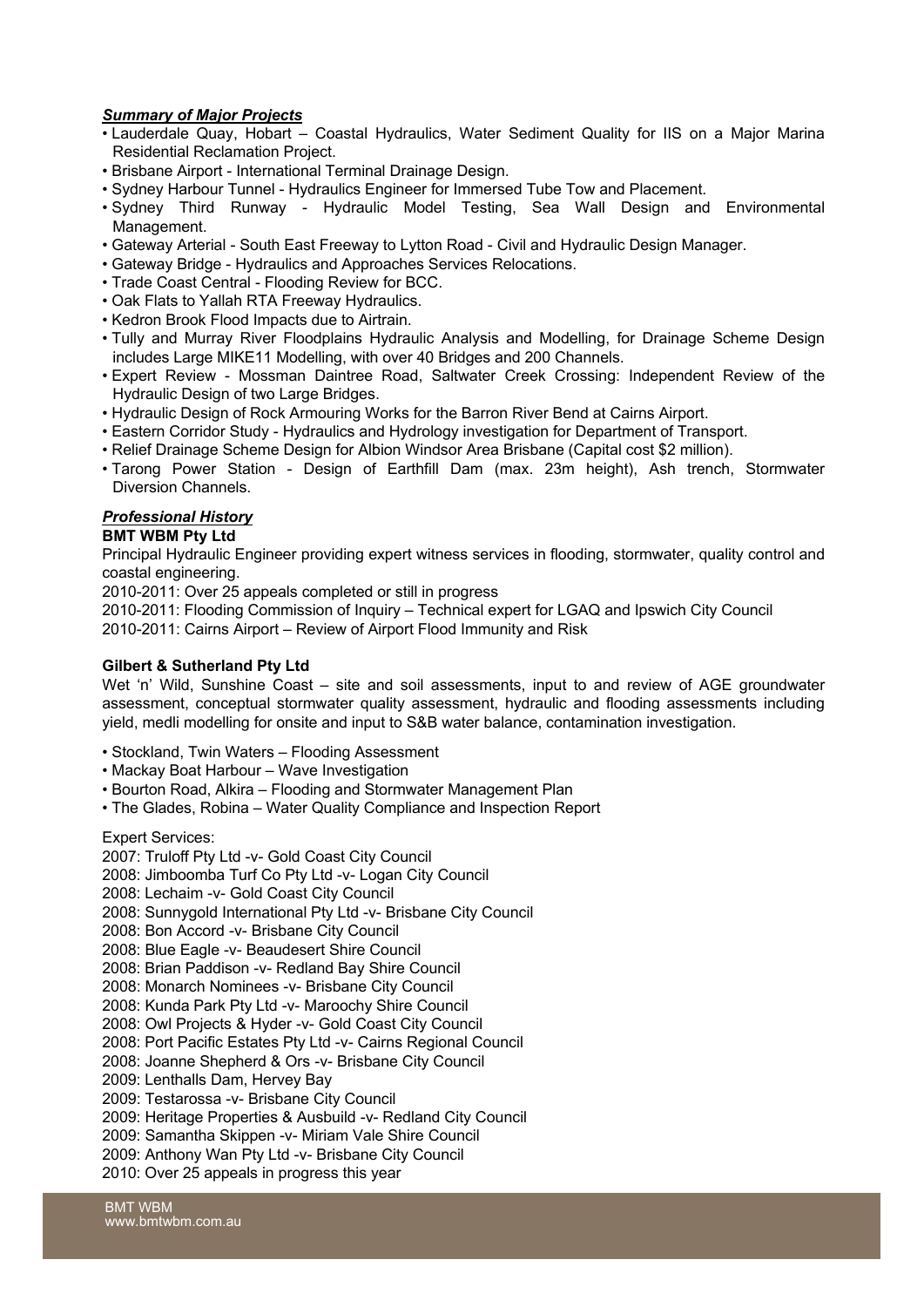## **Professional History (cont)**

#### **Cardno Lawson Treloar**

Sovereign Waters, Wellington Point - flooding, tidal exchange and water quality management.

EMP Water Quality Management Plan preparation and site stormwater management, including hydrodynamic, advection/ dispersion and catchment pollutant yield modelling for:

- Emerald Lakes Project, Carrara
- Glenwood Estate, Mudgeeraba
- 'The Glades' (Greg Norman Design Course), at Robina
- Sovereign Waters, Wellington Point
- Pacific Palisades, Gavin
- Freshwater Valley Estate, Cairns
- Carrara Golf Course Re-development, Carrara
- The Broadwater Development, Mudgeeraba
- Over a Dozen Major Residential Development Projects.
- Full Two-dimensional (MIKE 21) Floodplain Modelling for Cairns Airport Inundation, Nerang River Floodplain and Martins Creek, Maroochydore.
- Noosa River System Flood Study: Includes full G.I.S. Interfacing, Colour Inundation Plan Production and MIKE11 Modelling.
- Detention Basin Design for Development Consulting, Calamvale, Brisbane: Hydrologic and Hydraulic Design using RAFTS.
- Hydraulic and Water Quality Design, Lucinda Drive Main Drain, Port of Brisbane, including Catchment Pollutant Runoff Management.
- Moreton Bay College Flood Investigation: MIKE11 Analysis of Flooding, Including Culvert and Channel Diversion Options.
- Input on EIS Report on Water Quality for Freshwater Valley Development, including EMP.
- Townsville Port Road and Rail Access Study Hydraulics.
- Freshwater Creek Flooding, for Main Roads, included Bridge and Culvert Sizing and Positioning of Channel Training Works. (RORB/RUBICON).
- Mountain Creek Flooding Investigation Examination of 1992 Floods using detailed Hydrologic/Hydraulic Modelling and Design of Mitigation Works.

Expert Services:

2004: T.M. Burke Appeal

- 2004: East Point Mackay
- 2004: Dore Appeal

2004: 900 Hamilton Road, McDowall

- 2004: Milton Tennis Centre
- 2005: P&E Appeal Mount Samonsvale
- 2005: BCC & George Pasucci
- 2005: P&E Appeal 48 Comley Street Sunnybank
- 2005: P&E Appeal 398 Wondall Road, Tingalpa
- 2005: Cabbage Tree Creek Appeal
- 2006: 35 Suscatand Street, Rocklea Appeal
- 2006: Leong v- Redland Shire Council Appeal
- 2006: Barry Hilson & Bach Pty Ltd v- GCCC Appeal
- 2006: 57 Longhill Road Appeal
- 2006: 699 Bargara Road Appeal
- 2006: Chevellum Road Appeal
- 2006: 10 Karridawn Street, Nudgee Appeal
- 2006: Australian Hardboards Limited Appeal

2006: Dell Road and Hawkin Drive, St Lucia Appeal

- 2006: 106 Munro Street, Auchenflower Appeal
- 2006: 10 Adsett Road, P&E Appeal
- 2006: Saunders Creek Appeal

2006: 64, 70 & 74 Washington Avenue, Tingalpa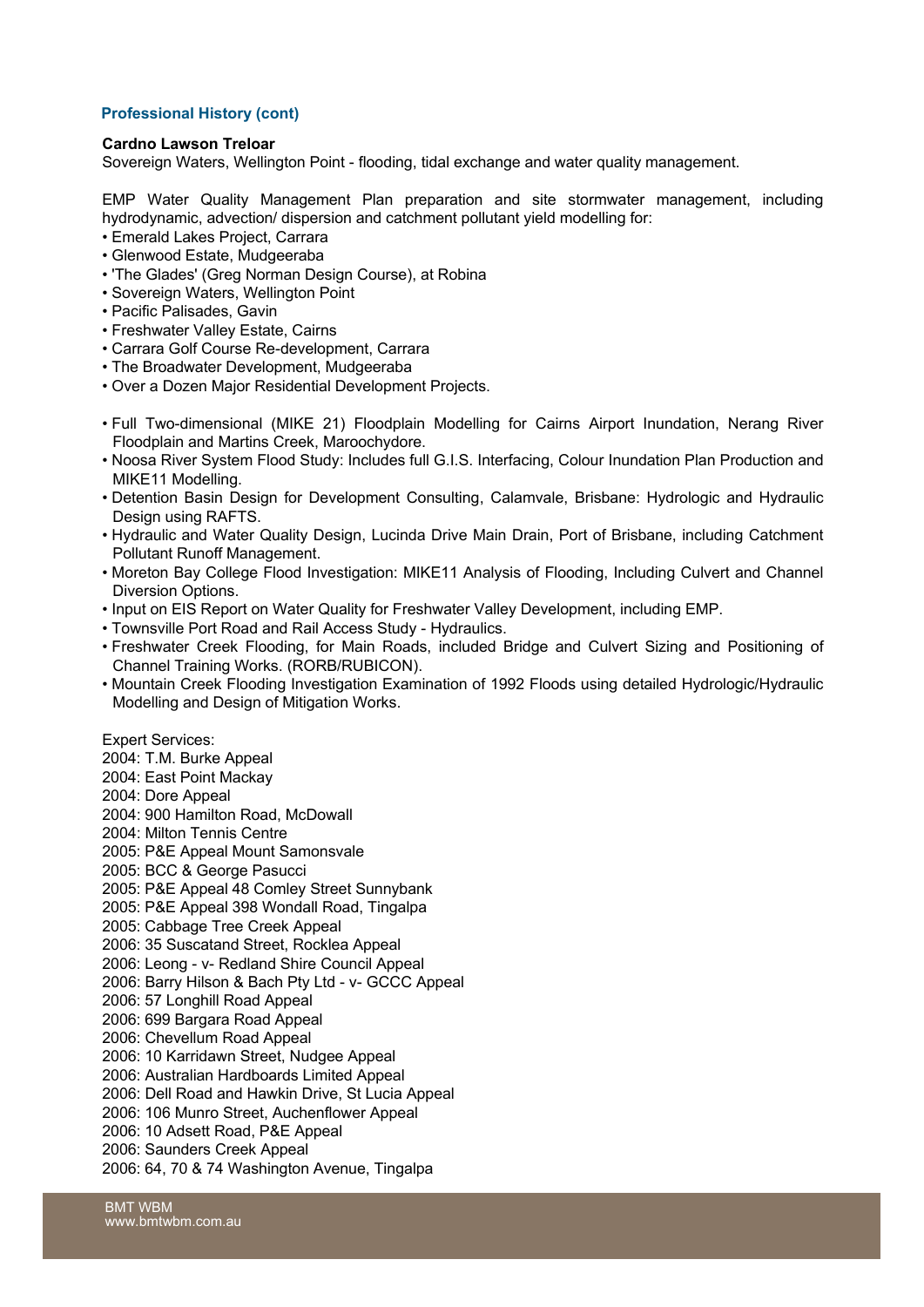### **Professional History (cont)**

#### **Lawson Treloar**

- Coastal Data Gathering and Analysis for Projects in Bali, Lombok and Malaysia.
- Pandorah Gas Project, Gulf of Papua. Neil was Responsible for Project Management of all Coastal and Oceanographic Aspects of this Project, including Preparation of the Relevant Components of EIS. This included Extreme Climate, Wind/Wave and Current Modelling.

#### Chevron PNG to Cape York Gas Pipeline Project, Gulf of Papua

Neil Carried out Project Management for all Coastal/Oceanographic Components of this Project, including:

- Wind/Wave Modelling
- Extremal Climate
- Bed Current Prediction
- Kumul Platform Berthing
- Endeavor Passage Landfall
- Wave, Current and Wind Data Gathering.
- Tidal Lagoon, Breakwater/Groynes, Water Quality and Quantity Management at Pecatu Indah Resort, Lombok.
- Marina and Reclamation, S-W Bali, (Putri Nyale) including Coastal Investigations and Hydraulic Design of Breakwaters and Revetments.
- Sediment Sampling and Monitoring Program for the Albatross Bay Dumpsite, Weipa, for Dept. of Transport. Job Manager for this Investigation which includes Monitoring of Movement of Material Following Dumping, and its Impact on Water Quality and Benthic Communities.
- Wellington Point Canal Estate Coastal Hydraulic Investigation of Proposed Marina and Dredged Channel.
- Weipa, Embley Inlet Environmental Monitoring: Review and Planning for Long Term Monitoring and Assessment of Water Quality (for Comalco).
- Full 2D flooding assessments for Dept of Main Roads using MIKE 21 on Yarrabah, Cairns and Warrego Highway at Marburg.
- Current Profiling, Warrego River (1994).
- Sovereign Waters, Wellington Point Flooding, Tidal Exchange and Water Quality Management.
- Responsible for all Flood and Water Quality aspects for several Gold Coast Projects, including Emerald Lakes, Nifsan's Glenwood and Broadlakes, including Lake, Wetland and EMP Design.
- Stream Diversion, including Sloping Drop Structure, Hydraulic Design, at 'Coops' Development, Brisbane (1993).
- Northumbria Lakes Estate, Flooding, Drainage, Gross Pollutant Trap and Trash Rack Modelling and Design (1994).
- Barron River Delta Prawn Farm I.A.S., including Flooding and Water Quality Monitoring and Modelling, using MIKE11 (1995).
- Hydraulic Manager for Cairns Airport Master Drainage Study, 1995, including Complex Hydrodynamic Flow and Catchment Management Analysis.

#### Expert Services:

1993: for Mulgrave Shire Council; Land Resumption Compensation Case in Land Court. (Flooding)

- 1993: for Mulgrave Shire Council; Development Appeal (Kamerunga Villas) in Planning and Environmental Court. (Flooding)
- 1994: for Pullenvale Residents Action Group, on Rezoning Appeal. (Flooding and Water Quality)
- 1994: for Development Consulting, on Rezoning Appeal for a Development with a Large Detention Basin at Calamvale. (Flooding and Drainage)
- 1994: for an Earthworks Contractor Regarding a Disputed Claim Over Levee Bank Construction at Mungindi. (Flooding)
- 1995: for a Developer on Bohle River Works. (Flooding and Water Quality)
- 1995: for Residents on Flooding, Murrumba Downs. (Flooding)
- 1995: for Residents on Flooding, Dayboro. (Flooding)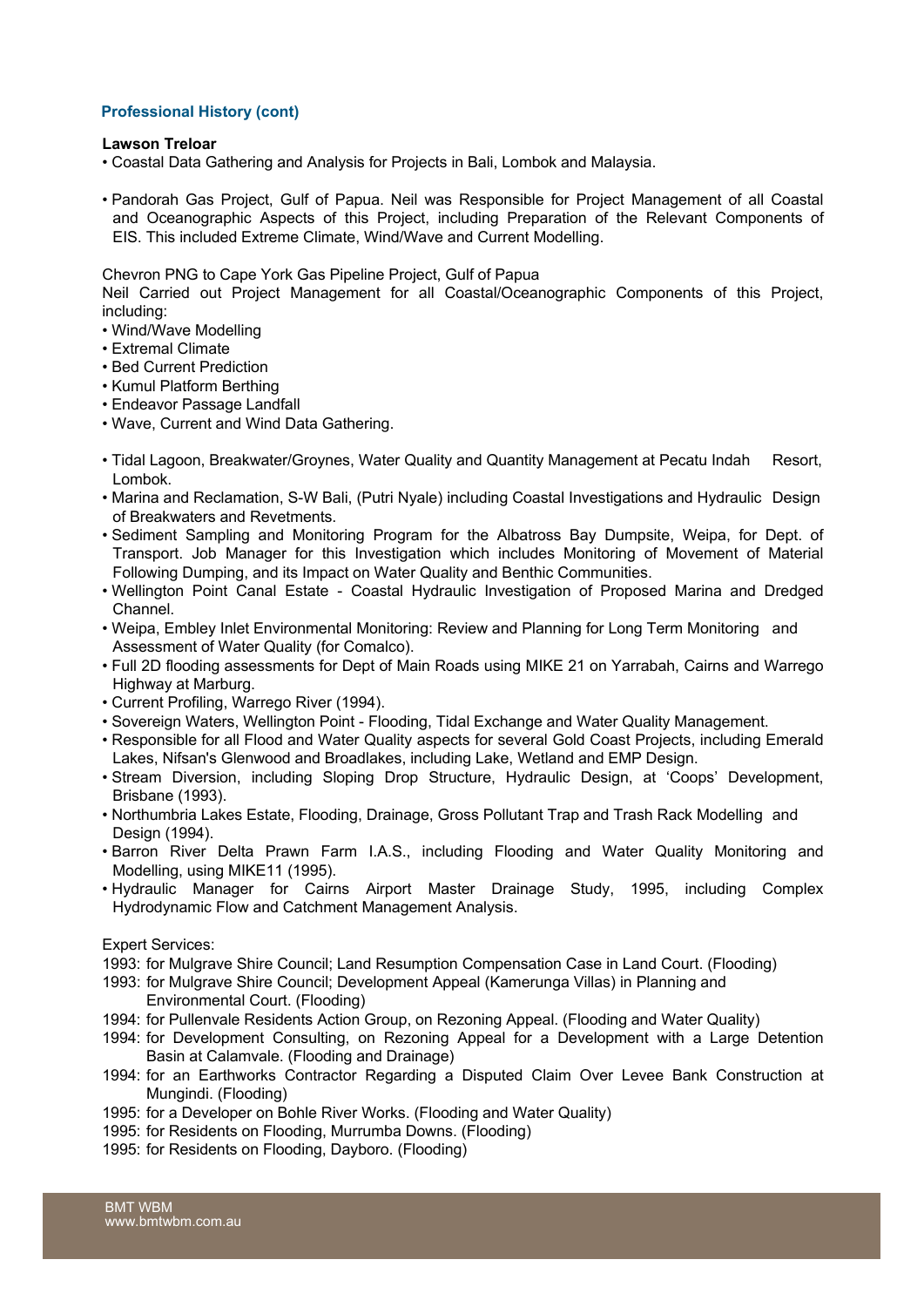### **Connell Wagner**

- Current Profiling, Warrego River (1994).
- Sovereign Waters, Wellington Point Flooding, Tidal Exchange and Water Quality Management.
- Responsible for all Flood and Water Quality Aspects for several Gold Coast Projects, including Emerald Lakes, Nifsan's Glenwood and Broadlakes, including Lake, Wetland and EMP Design.
- Stream Diversion, including Sloping Drop Structure, Hydraulic Design, at 'Coops' Development, Brisbane (1993).
- Northumbria Lakes Estate, Flooding, Drainage, Gross Pollutant Trap and Trash Rack Modelling and Design (1994).
- Barron River Delta Prawn Farm I.A.S., including Flooding and Water Quality Monitoring and Modelling, using MIKE11 (1995).
- Hydraulic Manager for Cairns Airport Master Drainage Study, 1995, including Complex Hydrodynamic Flow and Catchment Management Analysis.
- Tarong Power Station. Design of earthfill dam (max. 23m height), Ash trench, Stormwater Diversion Channels.
- Callide B Power Station. Evaporation Ponds Simulation; Hydraulic Design and Stormwater Bypass Channel. Design of (25m) Ash Dam.
- Hay Point Multi-User Coal Export Facility. Design of Dams, Stormwater Drainage, Water Supply and General Civil.
- Townsville Container Terminal. Design of Stormwater Drainage and General Civil.
- Abbot Point Coal Terminal. Design of an Offshore Causeway.
- Subdivisional Design and Supervision, on over a dozen Projects.
- Bulk Sugar Terminal Brisbane. Feasibility Studies, including Flooding.
- Gladstone Power Station. Ash Handling including Piping.
- Stanwell Power Station. Design Check on General Civil.
- Patrick Container Terminal Port of Brisbane. Flooding and General Civil.

#### Expert Services:

1993: for Mulgrave Shire Council; Land Resumption Compensation Case in Land Court. (Flooding)

- 1993: for Mulgrave Shire Council; Development Appeal (Kamerunga Villas) in Planning and Environmental Court. (Flooding)
- 1994: for Pullenvale Residents Action Group, on Rezoning Appeal. (Flooding and Water Quality)
- 1994: for Development Consulting, on Rezoning Appeal for a Development with a Large Detention Basin at Calamvale. (Flooding and Drainage)
- 1994: for an Earthworks Contractor Regarding a Disputed Claim Over Levee Bank Construction at Mungindi. (Flooding)
- 1995: for a Developer on Bohle River Works. (Flooding and Water Quality)
- 1995: for Residents on Flooding, Murrumba Downs. (Flooding)
- 1995: for Residents on Flooding, Dayboro. (Flooding)

Expert Services for Phillips Fox; Caboolture Shopping Centre Extension Appeal in Planning and Environment Court. (Flooding)

Expert Services for Mulgrave Shire Council; Land Resumption Compensation Case in Land Court. (Flooding)

Expert Services for Mulgrave Shire Council; Development Appeal (Kamerunga Villas) in Planning and Environmental Court. (Flooding).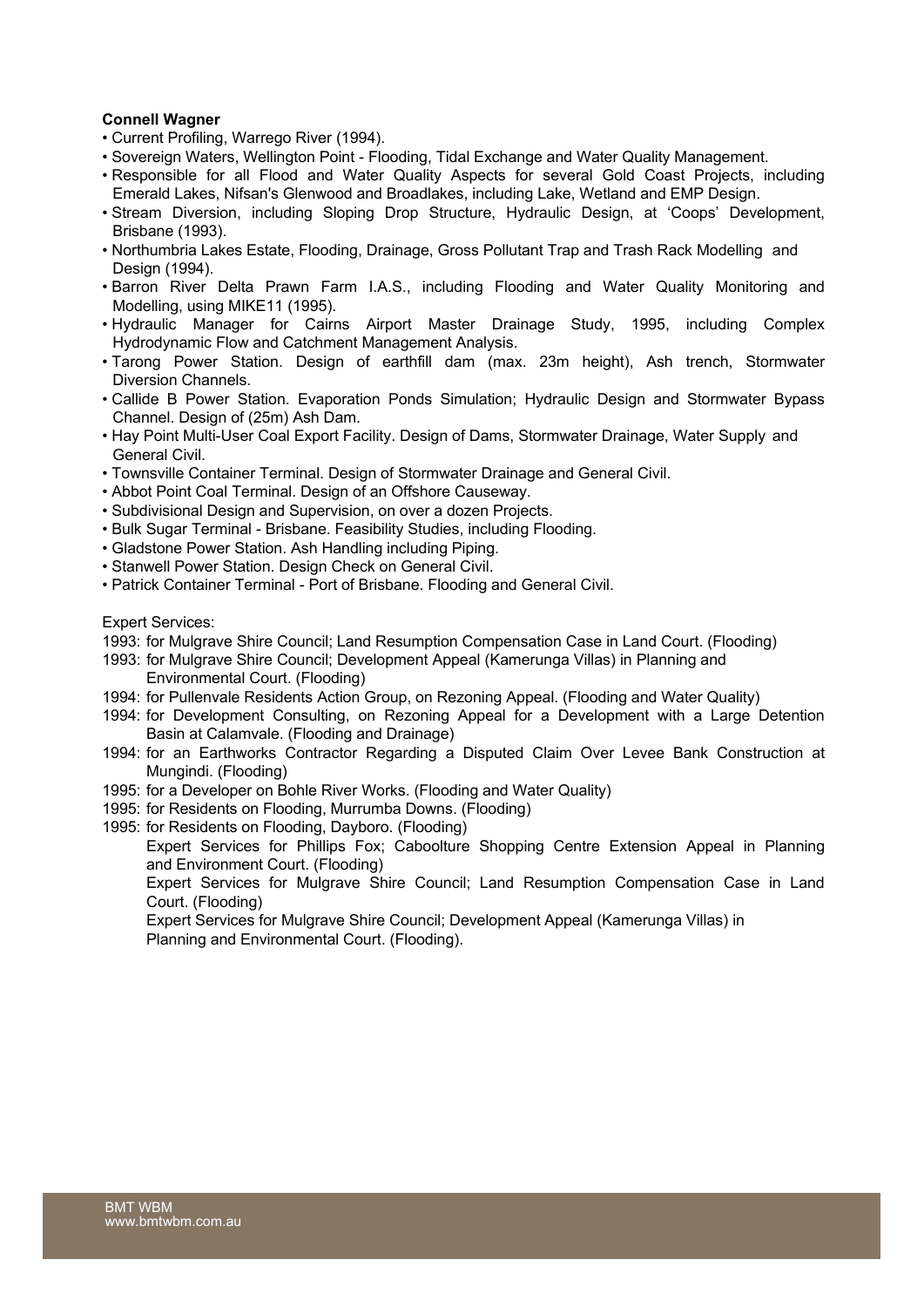#### **Papers/Publications**

May 2007 QELA Conference Presentation – The Approval and Appeal Process in QLD and NSW, Experts view on soil and water issues.

Nov 2004 Publication - 'Application of Australian Runoff Quality Draft Chapter 6 – A model approach', Water Sensitive Urban Design Conference, 2004, Adelaide.

Jul 2004 'Integrated High Order Water Quality and Hydrodynamic Analysis', 8th National Conference on Hydraulics in Water Engineering, July 2004.

Nov 2002 Publication - 'Hervey Bay Storm Surge', 30th PIANC Congress, Sydney 2002.

Nov 2001 'The Use of Runoff Event Monitoring in Validating Sediment Control Measures', 9th Annual Conference, International Erosion Control Association, Nov 2001.

Nov 2001 'Specialist 2D Modelling in Floodplains with Steep Hydraulic Gradients', 6th Conference on Hydraulics in Civil Engineering, Nov 2001.

Mar 2001 'Planning Implications of New Technology in Floodplains', RAPI Conference, Gold Coast, 2001.

Nov 1999 'Best Management Practices for Water Quality Control', and 'Zero Flooding Impact Assessments; the need for full two dimensional analysis', 8th International Conf. on Urban Stormwater Drainage, 1999.

Jul 1999 'Desktop Ship Simulation for a new Port Facility in The Gulf of Papua', Coasts and Port '99. Mar 1997 'Implications of the Nifsan -v- G.C.C.C. ruling on floodplain hydraulics', Qld Envir. Law Assoc., 1997.

Jul 1994 'What the Community Needs to Know – Approaches to Community Construction for Water Engineering Projects', I.E. Aust., Queensland Division, 1994.

Nov 1993 'Hydraulic Assessment of Floodplain Development: Case Studies', The Institute of Municipal Engineering, Goondiwindi, 1993.

Jul 1993 'Long Term Environmental Planning – Weipa Port Dredging', 11th Australasian Conf on Coastal and Ocean Engineering. Townsville, 1993.

Mar 1993 Integrated Hydrologic and Hydraulic Modelling', WATERCOMP '93. The Second Australasian Conference on Technical Computing.

Mar 1992 'Russell and Mulgrave River Catchment Management', Invited Guest speaker for Queensland River Trusts Conference, Cairns, 1992.

Nov 1990 'Recent Studies of Port Dredging and Offshore Spoil Dumps', Third Australasian Port and Harbour Conference 1990, IE Aust.

Aug 1990 'Barron River Airport Bend Study - An Exercise in Joint Numerical and Physical Modelling', Conf. on Hyd. in Civil Eng., 1990, IE Aust.

May 1989 'Comparison and Evaluation of Current Dynamic Flow Models', WATERCOMP '89. The First Australasian Conference on Technical Computing in the Water Industry, Melbourne, 1989.

May 1989 Publication - Dynamic Flow Modelling : Comparison and Evaluation of Current Models - final Report', ACADS International publication No. U-249, May 1989.

May 1988 'Comparison of Dynamic Flow Models', ACADS 2D Modelling of Flood Plains, Melbourne, 1988.

Jun 1985 'ACADS Project on Comparison of Unsteady Flow Models', ACADS workshop, Brisbane 1985.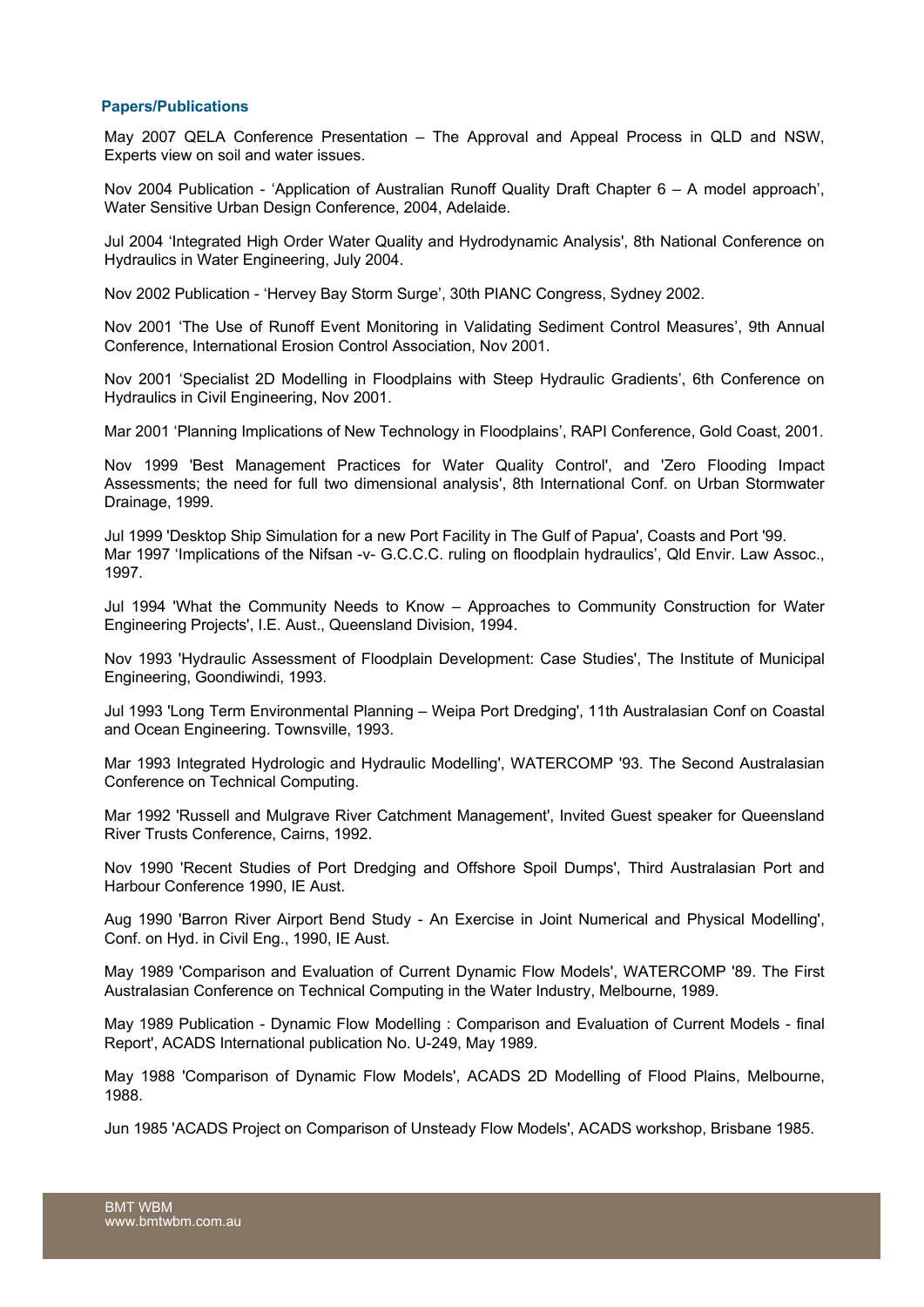# **APPENDIX B: ANALYSIS OF FLOW RECORDS FOR BREMER CATCHMENTS INCLUDING WARRILL CREEK**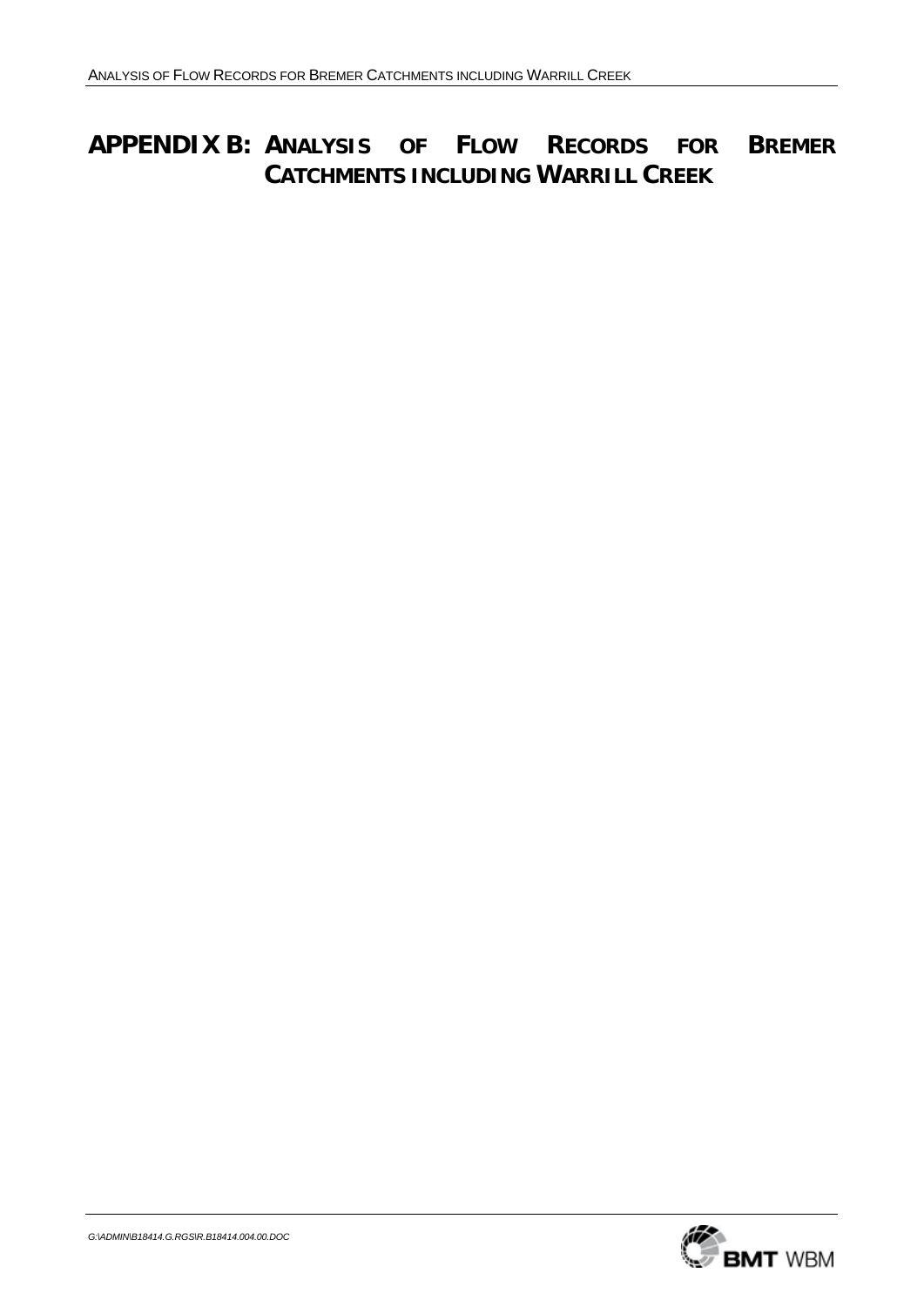# **APPENDIX B - ANALYSIS OF FLOW RECORDS FOR BREMER CATCHMENTS INCLUDING WARRILL CREEK**

Paragraph B12 states: "Each value of Q<sub>lps</sub> was factored to a corresponding flow at Amberley based on a simple relative catchment area relationship (assumed  $(Q_{Amb} = 0.6^*Q_{los})$ ". Based on the 0.6 factor, I assume he has proportioned catchment areas for Bremer River at Walloon to Warrill Creek at Amberley, as demonstrated below. Table B-1 below summarises the catchment areas and proportion of the total contributing catchment upstream of Ipswich.

| <b>Catchment</b>                     | Catchment Area (km <sup>2</sup> ) | Fraction of total area (no<br><b>Purga Creek)</b> | <b>Fraction of total area</b><br>(with Purga Creek) |
|--------------------------------------|-----------------------------------|---------------------------------------------------|-----------------------------------------------------|
| Bremer River @ Walloon               | 638.6                             | 0.41                                              | 0.36                                                |
| Warrill Creek @ Amberley             | 913.3                             | 0.59                                              | 0.52                                                |
| Total area (no Purga Creek)          | 1551.9                            | ۰                                                 | -                                                   |
| Purga Creek @ Loamside               | 210.4                             | ٠                                                 | 0.12                                                |
| <b>Total area (with Purga Creek)</b> | 1762.3                            | ۰                                                 | -                                                   |

### **Table B-1 - Contributing Catchment Areas**

These figures show that the WMA Water catchment area relationship is true when Purga Creek is not considered. However, if Purga Creek is also included in the catchment area relationship, the proportion of contributing catchment for Warrill Creek drops to 0.52.

Using gauging station data extracted from the DERM website, Table B-2 below gives the peak flows for a range of historic flood events for the major contributing catchments upstream of Ipswich.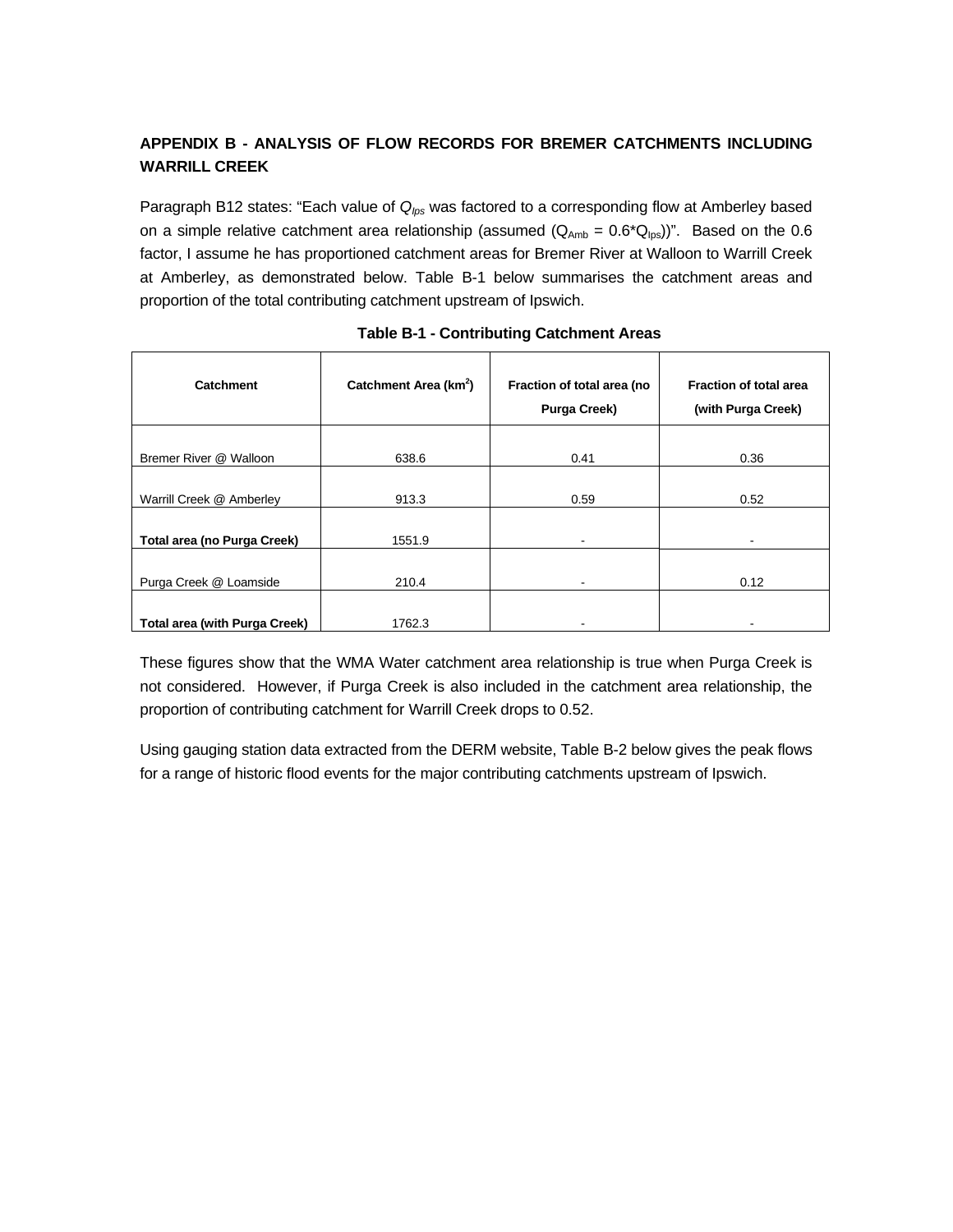| Event            | Recorded Peak Flow (m <sup>3</sup> /s)<br><b>Total</b> |                                     | <b>Proportion of Total Flow</b>    |                           |                                  |                             |                                 |
|------------------|--------------------------------------------------------|-------------------------------------|------------------------------------|---------------------------|----------------------------------|-----------------------------|---------------------------------|
| date             | combined<br>flow $(m^3/s)$                             | <b>Bremer</b><br>River @<br>Walloon | <b>Warrill Creek</b><br>@ Amberley | Purga Creek @<br>Loamside | <b>Bremer River</b><br>@ Walloon | Warrill Creek @<br>Amberley | <b>PurgaCreek</b><br>@ Loamside |
| Jan 1968         | 887                                                    | 484                                 | 403                                | $\blacksquare$            | 0.55                             | 0.45                        |                                 |
| Jan 1974         | 4179                                                   | $1660^{\#}$                         | 2108                               | 411                       | 0.40                             | 0.50                        | 0.10                            |
| <b>June 1983</b> | 1182                                                   | 602                                 | 437                                | 143                       | 0.51                             | 0.37                        | 0.12                            |
| Apr 1989         | 658                                                    | 389                                 | 158                                | 111                       | 0.59                             | 0.24                        | 0.17                            |
| May 1996         | 1058                                                   | 630                                 | 307                                | 121                       | 0.60                             | 0.29                        | 0.11                            |
| Feb 1999         | 706                                                    | 451                                 | 195                                | 60                        | 0.64                             | 0.28                        | 0.08                            |
| Jan 2011         | 2501                                                   | 1645*                               | 706                                | 150                       | 0.66                             | 0.28                        | 0.06                            |

**Table B-2 - Peak Flows Upstream of Ipswich for Historic Flood Events** 

# Gauging records does not have data at the Walloon gauge for this event. Magnitude of flow has been taken from SEQWater data

\* Gauging record indicates quality for this value as 'suspect'; value taken from URBS model data supplied by SEQWater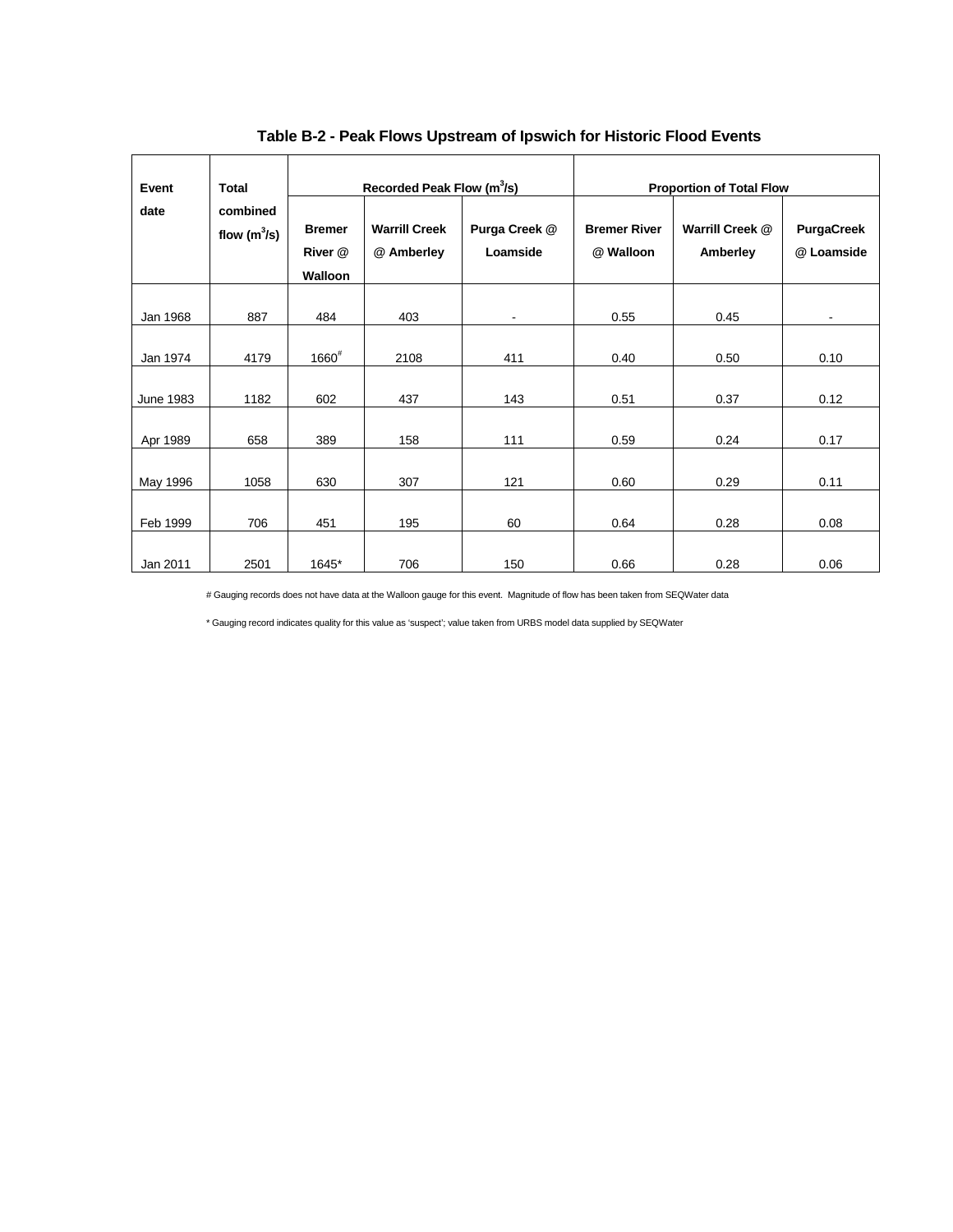

Figure B-1 – Proportion of flows upstream of Ipswich for major contributing catchments

Flow hydrographs at the various gauges in the vicinity of Ipswich are given in Figure B-2 below. This shows that the majority of flow upstream of Ipswich is within the Bremer River catchment with a lesser contribution from the Warrill Creek catchment.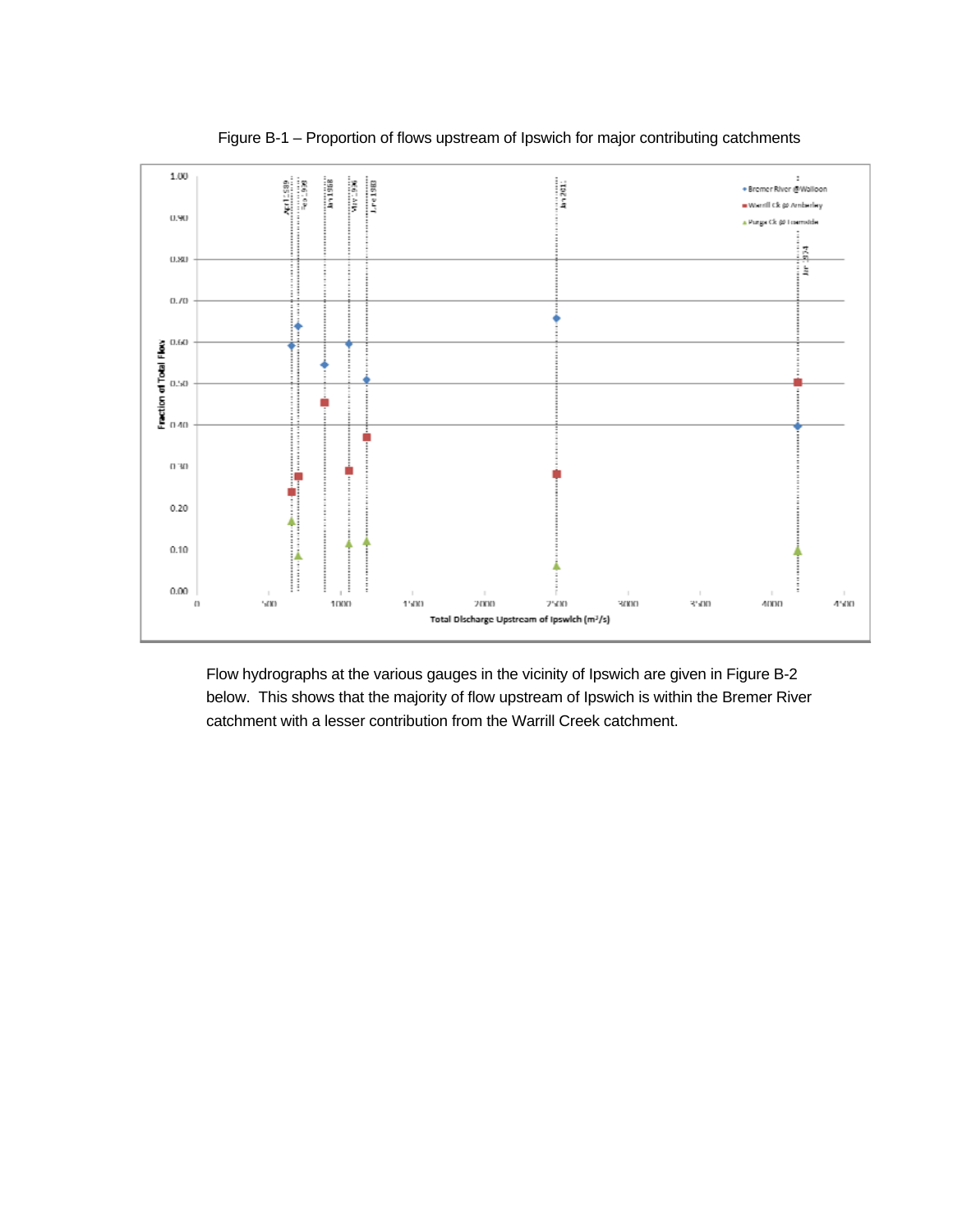

Figure B-2 – Flow hydrographs for January 2011 event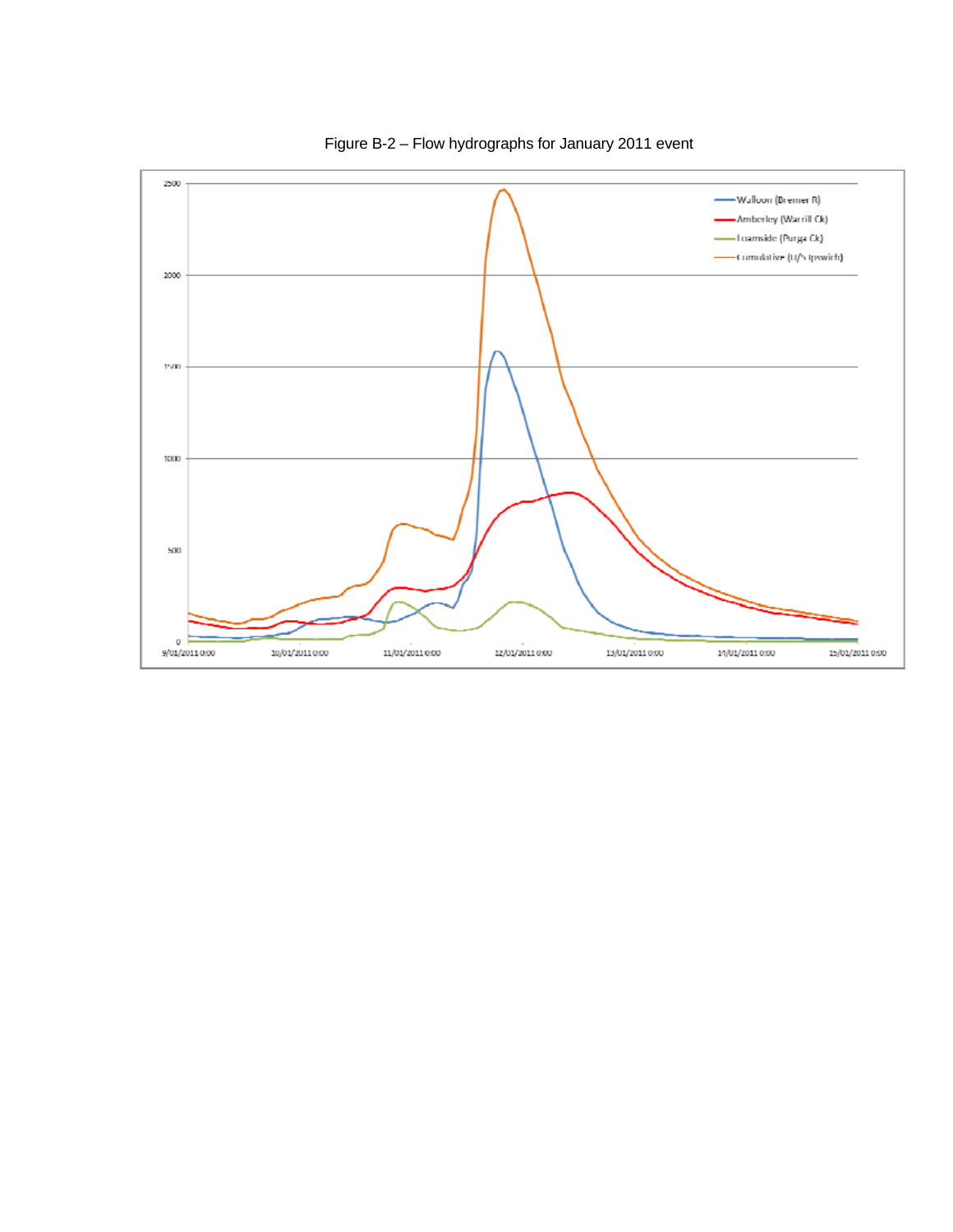# **APPENDIX C: URBS MODEL RATING CURVES FOR IPSWICH CBD**

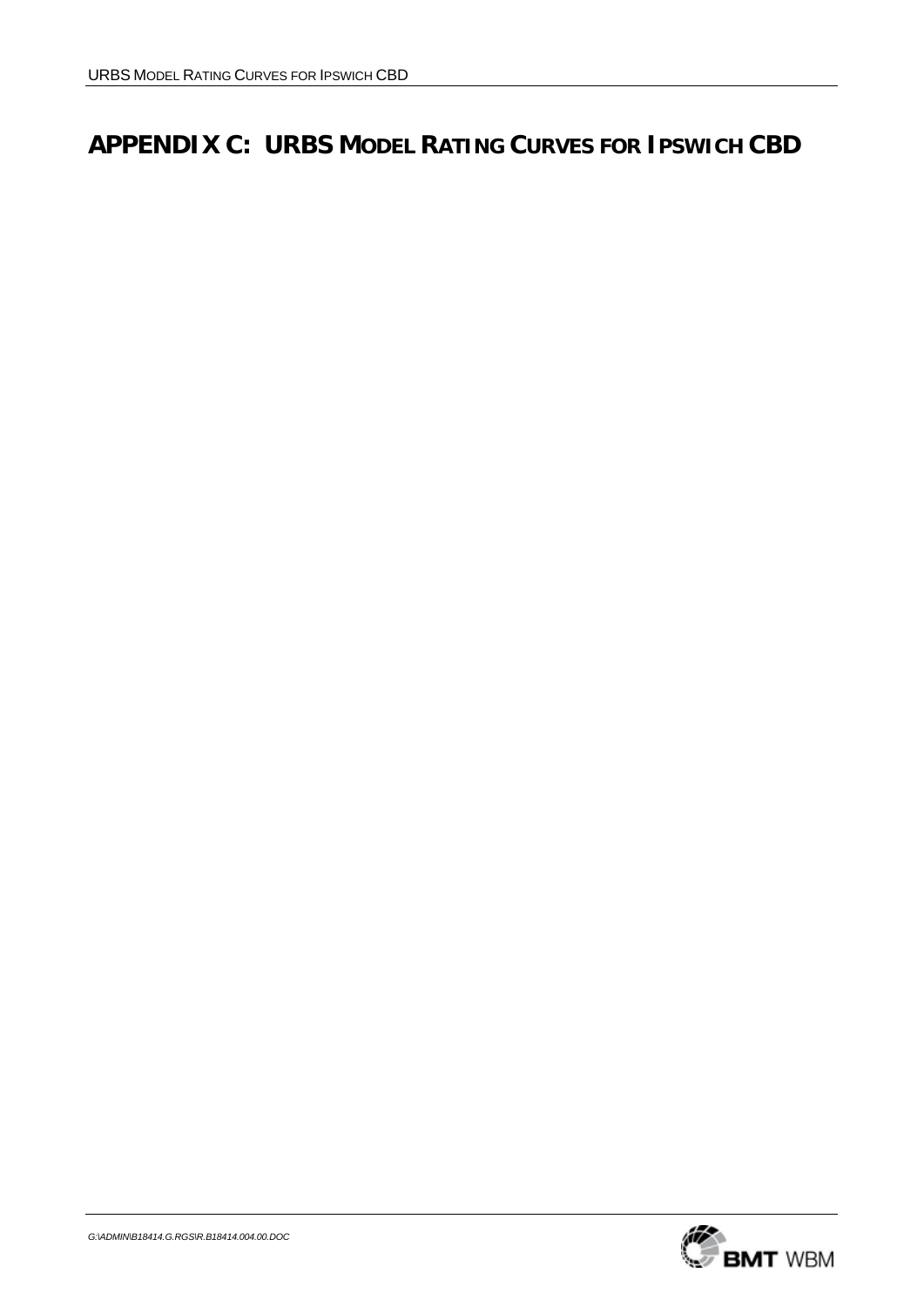### **Ipswich Flood Frequency Analysis – URBS Comparison**

Using Ipswich 1% AEP flood levels from WMA Water's Supplementary Report – Ipswich Flood Frequency Analysis (FFA) to derive peak 1% AEP flows at Ipswich to compare estimated 1% AEP flood levels predicted with SEQ Water's calibrated URBS model.

|  |  |  | Table C1 - 1% Flow and Level Comparison |
|--|--|--|-----------------------------------------|
|--|--|--|-----------------------------------------|

|                                                                             | <b>1% AFP</b>                      |                             |  |
|-----------------------------------------------------------------------------|------------------------------------|-----------------------------|--|
|                                                                             | <b>Excluding January 2011 Data</b> | Including January 2011 Data |  |
| Peak Water Level (mAHD)<br>(WMA Water Ipswich FFA)                          | 20.0                               | 20.6                        |  |
| $Q_{\text{savages}}$ (m <sup>3</sup> /s)                                    | 8300                               | 9800                        |  |
| $Q_{\mathsf{lpswich}}(m^3/s)^*$                                             | 1700                               | 1900                        |  |
| Peak Water Level (mAHD)<br>(SEQWater's Ipswich URBS rating-Refer Figure C1) | 18.0                               | 18.3                        |  |

\* Derived from Figure B6, WMA Water's Supplementary Report ‐ Ipswich Flood Frequency Analysis

Figure B6: Contours of Ipswich flood level relationship with Qsav and QAmb

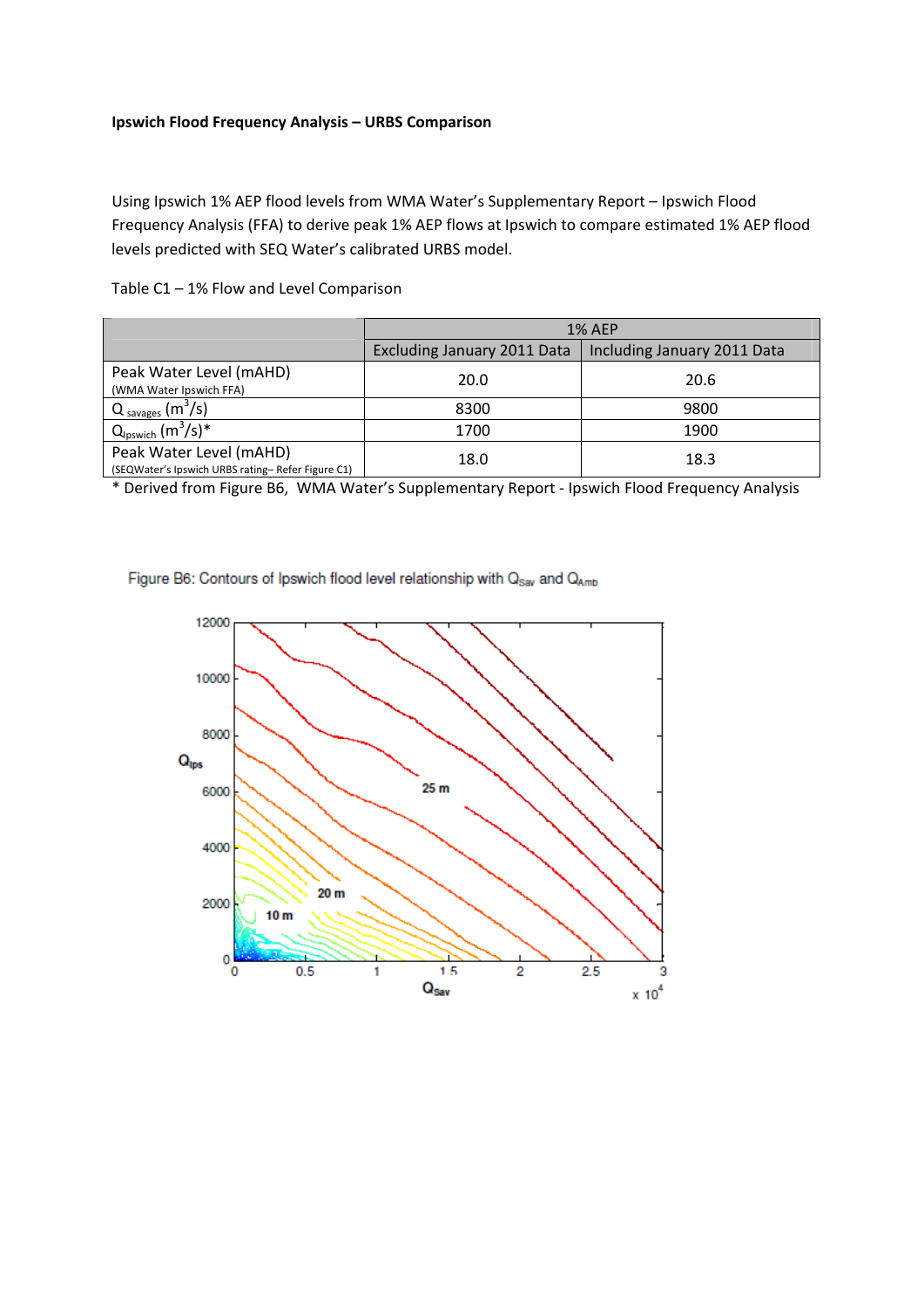

Source: SEQWater

**Figure C1**